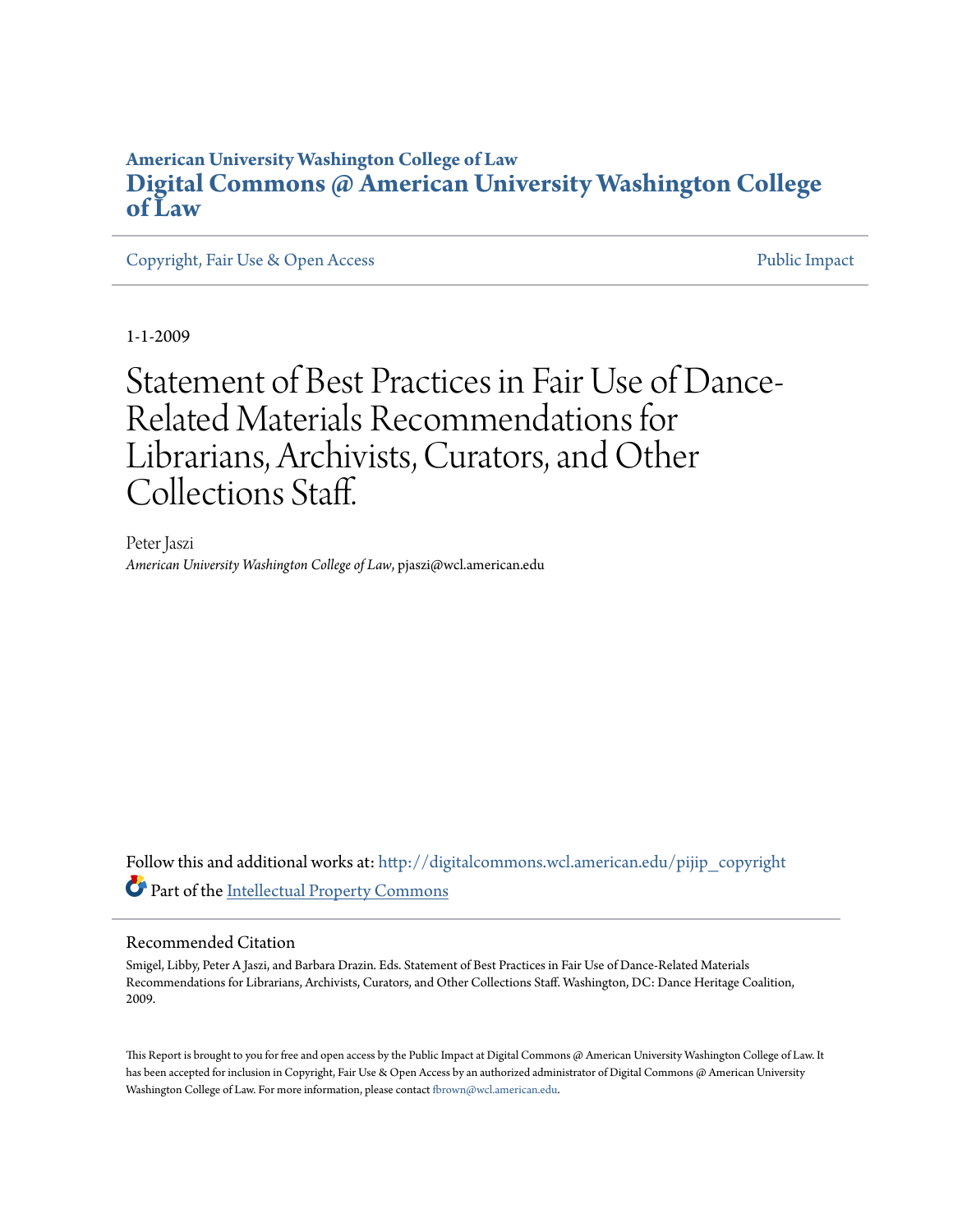

# STATEMENT OF Best Practices in Fair Use of DANCE-RELATED Materials

Recommendations for Librarians, Archivists, Curators, and Other Collections Staff

PRODUCED BY Dance Heritage Coalition Washington, DC

#### ENDORSED BY

Congress on Research in Dance Dance Critics Association Dance Films Association National Dance Education Organization Society of Dance History Scholars Theatre Library Association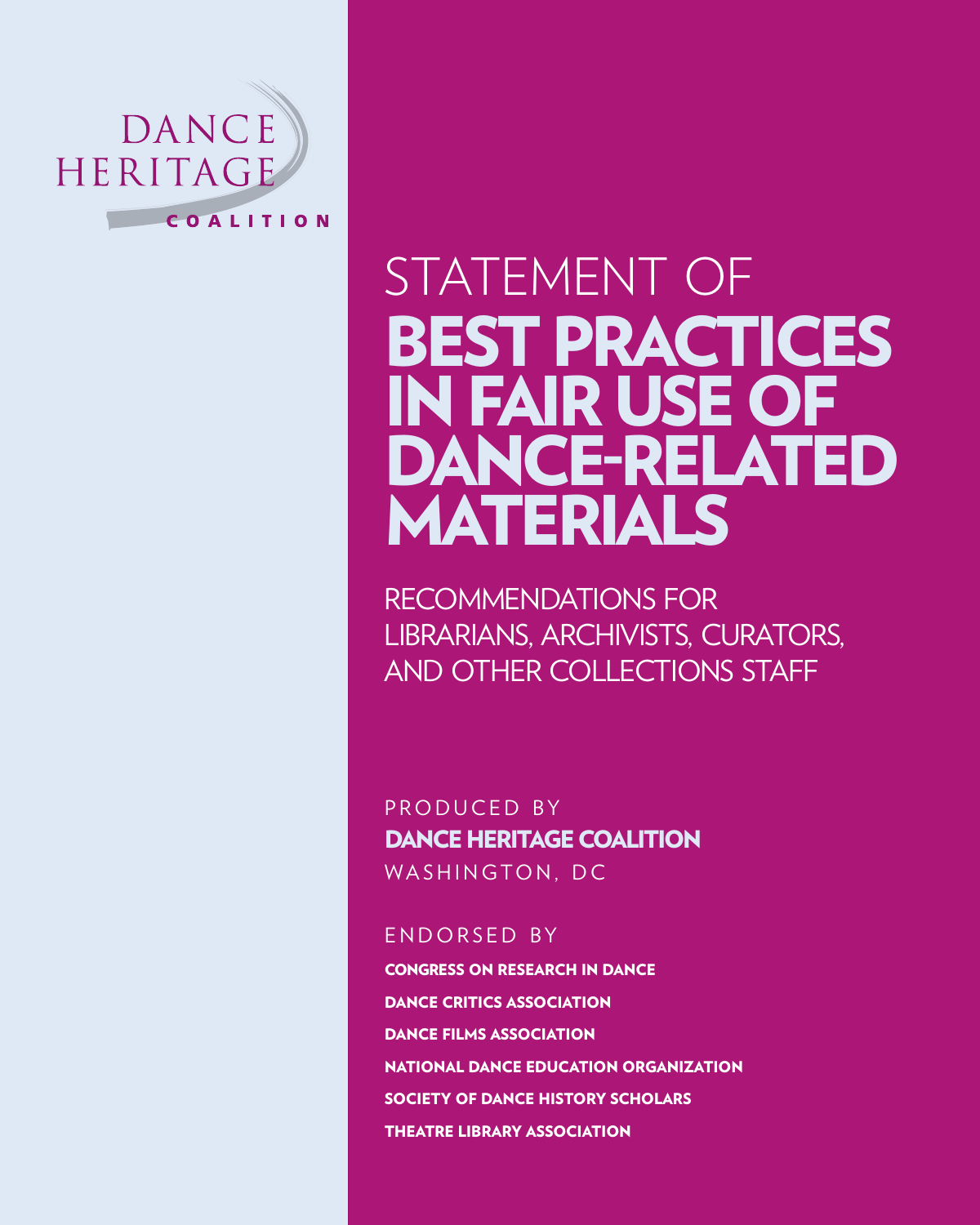Recommendations for L i brarians, Arc hivists, Curators, AND OTHER COLLECTIONS STAF

#### This State ment o f Best Practices in Fair Use

#### PRODUCED BY Dance Heritage Coalition Was hington, D C

Advised by P rofesso r Pete r Jaszi Washington C ollege of Law AMERICAN UNIVERSITY

clarifies what librarians, archivists, curators, and others working with dance-related materials currently regard as a reasonable application of the Copyright Act's fair use doctrine, where the use of copyrighted materials is essential to significant cultural missions and institutional goals.





### Thi s publication wa s produce d by THE Dance Heritage Coalition.

**The** Dance Heritage Coalition **(DHC) was founded in 1992 to address the problems that were identified by a study of the state of preservation and documentation of dance in America. Jointly commissioned by The Andrew W. Mellon Foundation and the National Endowment for the Arts, the resulting document** *Images of American Dance* **recommended the formation of an alliance of the nation's major dance collections (1) to facilitate communication; (2) to develop national standards, policies, and priorities; and (3) to implement collaborative activities and projects in the fields of dance preservation, documentation, and access. The DHC's mission is to make accessible, enhance, augment, and preserve the materials that document the artistic accomplishments in dance of the past, present, and future. The DHC also now serves as a think tank and a convener for the dance heritage field.**

> This document **was written and edited by Libby Smigel and Peter Jaszi, with generous assis tance of Barbara Drazin. Technical editing by Anne H. M. Foley. Design by AURAS Design, Inc.**

Support for t he fair use project an d publication **comes from The Andrew W. Mellon Foundation. Any views, findings, conclusions, or recommendations expressed in this publication are those of the authors and do not necessarily represent those of The Andrew W. Mellon Foundation.** 

Support for ot her work **of the Dance Heritage Coalition has come this year from the National Endowment for the Arts, the Doris Duke Charitable Founda tion, The Gladys Krieble Delmas Foundation, and The Andrew W. Mellon Foundation.**

## Statement of BEST PRACTICES in Fair U se of DANCE-RELATED MATFRIAI S

#### Member organizations o f Dance Heritage Coalitio N

**American Dance Festival**

**Dance Notation Bureau, Inc.**

**Harvard Theatre Collection, Houghton Library, Harvard University**

**Jacob's Pillow Dance Festival**

**Jerome Robbins Dance Division, The New York Public Library for the Performing Arts Dorothy and Lewis B. Cullman Center**

**Library of Congress**

**Lawrence and Lee Theatre Research Institute, The Ohio State University**

**Museum of Performance & Design**

**UCLA Library**

#### DANCE HERITAGE COALITION

**1111 16th Street NW –Suite 300 Washington, DC 20036**

**www.danceheritage.org www.danceheritage.org/fairuse Dance Heritage Coalition, 2009**

PRINTED ON RECYC LED STOC K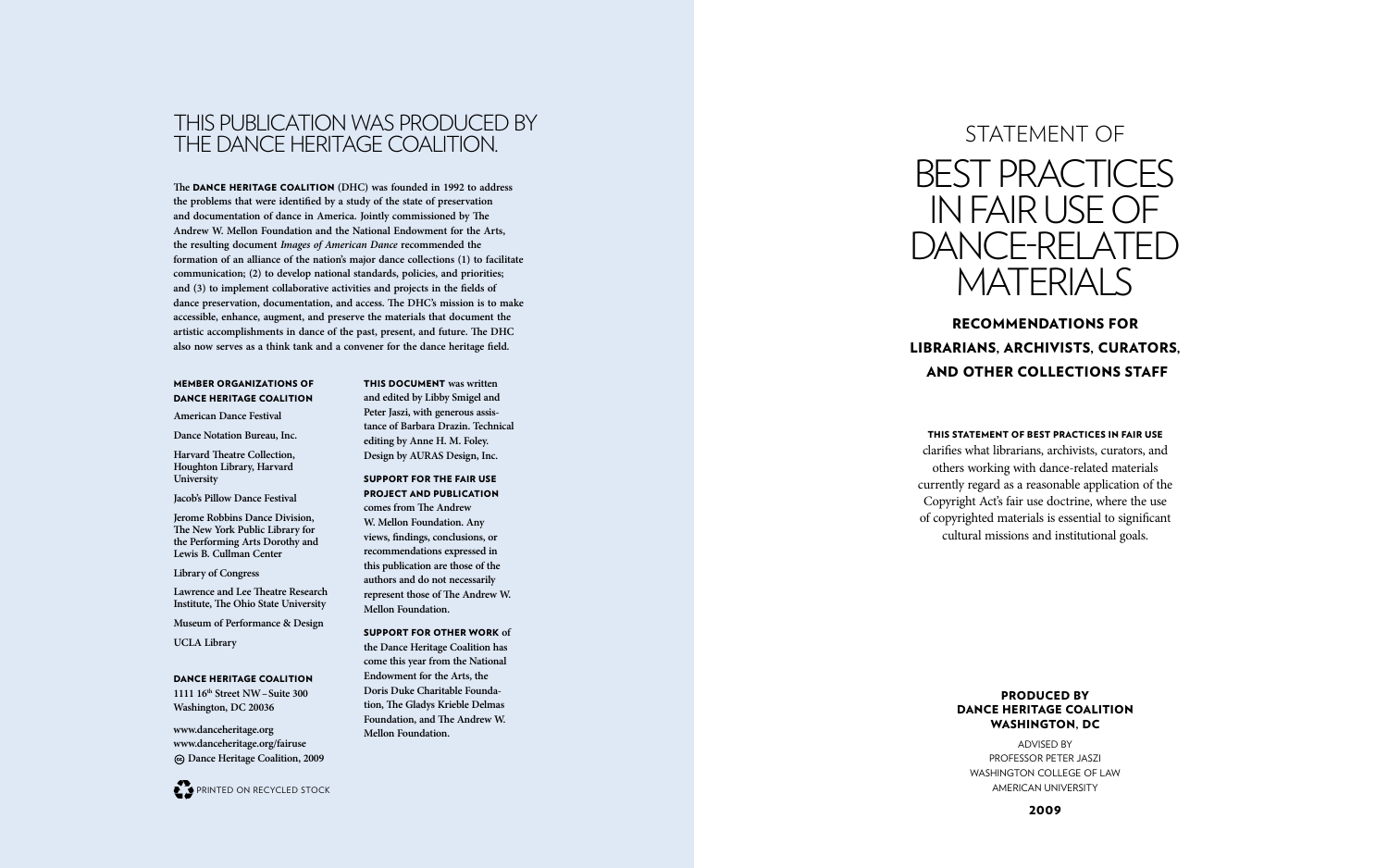## **CONTENTS**

| <b>II. THE STATEMENT OF BEST PRACTICES IN FAIR USE</b>                       |  |
|------------------------------------------------------------------------------|--|
|                                                                              |  |
|                                                                              |  |
|                                                                              |  |
|                                                                              |  |
| 3. RECORDING. Capturing Copyrighted Media when Recording Presentations 12    |  |
| 4. EDUCATION SUPPORT. Using Copyrighted Materials for Academic Support 13    |  |
| 5. DIGITAL INFORMATION EXCHANGE. Using Copyrighted Materials on a Website 15 |  |
|                                                                              |  |
|                                                                              |  |
|                                                                              |  |
|                                                                              |  |
|                                                                              |  |
|                                                                              |  |
|                                                                              |  |
|                                                                              |  |
|                                                                              |  |
|                                                                              |  |
|                                                                              |  |
|                                                                              |  |
|                                                                              |  |
|                                                                              |  |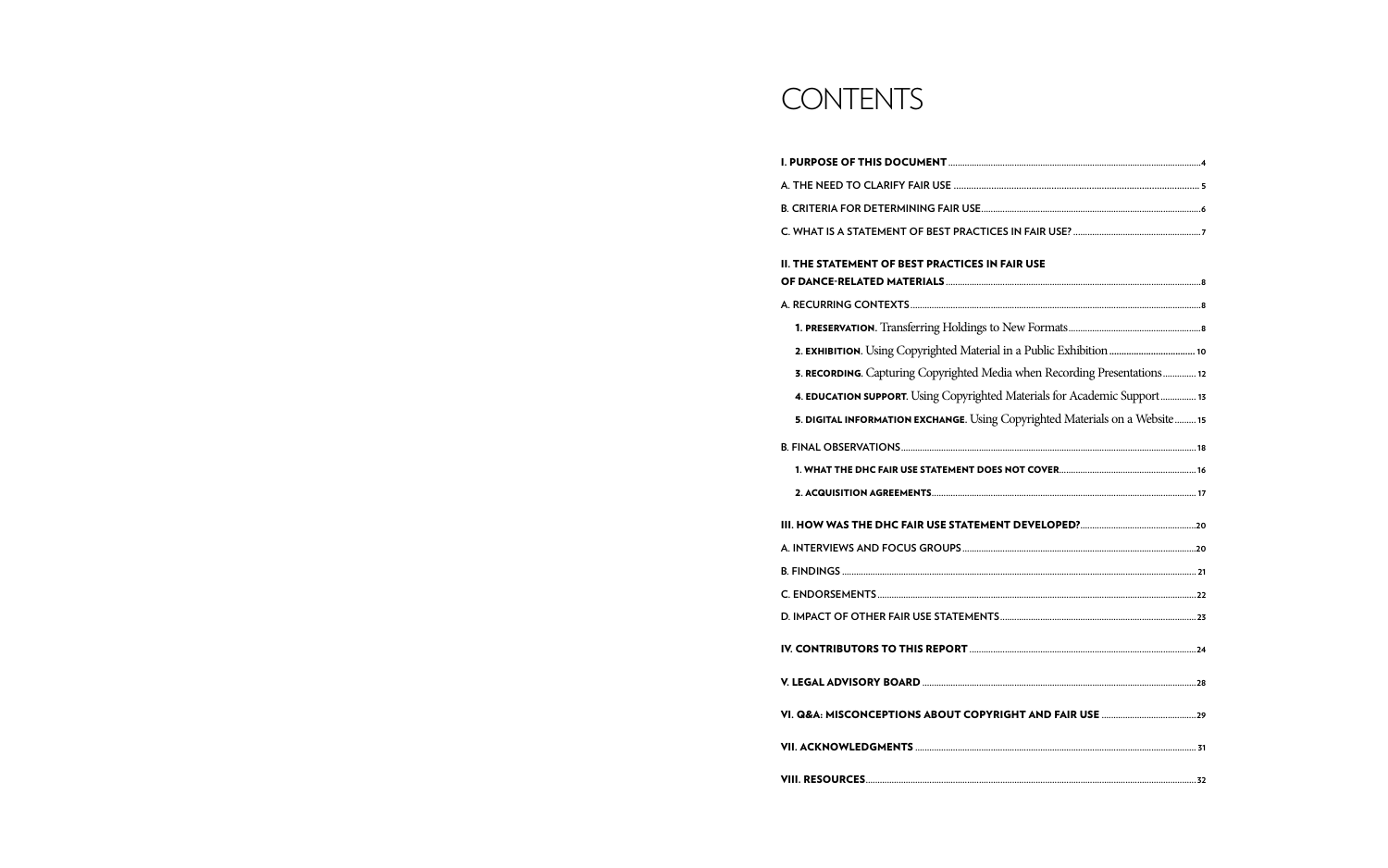**Materi als**

I. PURPOSE OF THIS DOCUMENT i<br>P

#### 5

**Statement of BEST PRACTICES i n Fair Use of Dance-related Materi als**

As will be detailed below, copyright compliance practices sometimes stand between Dance Collections and the fulfillment of their mission. The long-established fair use doctrine offers a tool to resolve conflicts between the public good that is the consti tutional goal of copyright and private rights holders' control of important cultural materials. Fair use aims to further the core values of copyright law-the promotion of cultural progress and free expression. Clarification of the legal doctrine underlying fair use will help Dance Collections staff apply it with confidence to recurring situations where copyrighted materials are essential to their institutional goals.

This statement was developed by the Dance Heritage Coalition (DHC) from interviews and focus groups of librarians, archivists, curators, technical staff, scholars, educators, and critics. (See below, "How Was the DHC Fair Use Statement Developed?")

#### A. The Need to Clarify Fair Use

A belief that all uses of copyrighted materials must be affirmatively licensed has negative effects on the preservation of materials documenting dance legacy as well as the public's access to this part of their cultural history. Librarians, archivists, and curators in Dance Collections have told the DHC they are increasingly unable to employ copyrighted materials in ways they consider important. These problems affect Dance Collections whether large or small, public or private, of local or national importance, devoted to general acquisitions or to research.

THE MISSION OF DANCE COLLECTIONS IS NOT ONLY TO COLLECT AND PRESERVE MATERIALS, BUT also to make t hese materials availa ble to a w i de range o f users. Ensuring access to holdings is especially critical because Dance Collections represent the only source for much dance-related material. The need for access comes from researchers and docu mentary filmmakers, teachers and their students, creative artists, dance specialists, and the general public. Unfortunately, the complexity of the copyright issues often constrains a Dance Collection's ability to meet its institutional needs and those of its users.

Dance Collections today are faced with a patchwork of library-use policies, inconsistent and/or restrictive donor contracts, and unclear advice on copyright. Acquisition agree ments from years ago failed to anticipate the challenges of digital technology. Some Dance <sup>C</sup>ollections staff are unsure if they can collect and preserve materials of uncertain provenance. Rights holders can be uncooperative; others impossible to identify or locate. Copyright law has been amended and its term extended, sometimes protecting commercial interests at the expense of educational, cultural, or civic needs. Complex and time-consuming requirements for documenting permissions have developed, in part because of fear of legal repercussions. Sometimes, of course, permissions expecta tions are reasonable and legally appropriate. But on other occasions, they interfere unnecessarily with the accomplishment of the mission of Dance Collections.

This Statement of Best Practices in Fair Use codifies the shared under standing of what librarians, archivists, curators, and others who work in collections with copyrighted dance-related materials (referred to as "Dance Collections" in this document) believe are reasonable principles in applying the Copyright Act's fair use doctrine.

Dance Collections include many different kinds of organizations with a diverse range of materials. They may be free-standing, subject-specific collections, or they may be enmeshed within larger cultural or educational institutions. Some have a regional or local focus; others have materials of international significance. Sometimes a collection specializes in a specific genre of dance practice. Some have generalized collections of many media; others specialize, perhaps in written records or in moving images predominantly. Dance holdings include one-of-a-kind items, such as an artist's personal papers and effects, unreleased documentary videotapes of performances, and profes sional and informal photography of performances and rehearsals. Some items may be exceedingly rare, such as dance sheet music no longer in print or obsolete-format videotapes that have not been reissued. Other collections may acquire commercially released dance materials in a range of media (books, journals, still and moving images), but even these may deserve special care because of the shorter market availability of dance materials. Some dance-related materials may hide within other collections, such as the records of a building where social dances had occurred or the papers of a notable citizen who supported the arts.

While the Dance Collections may have many different profiles, common to all is their mission to secure and promote dance legacy, a relatively new (and chronically underfunded) field of educational study and research. As cultural conservators and repositories, all Dance Collections preserve their holdings while also creating ways for the public and specialists to access them. Nowadays Dance Collections also embrace the broadened mandate of libraries, archives, and museums to actively initiate program ming and exhibitions, document performances and presentations on their turf and make these available for study, devise ways to address the needs of marginalized or underserved populations, and respond to new kinds of requests from their patrons. Their enhanced role requires that Dance Collections now envision new applications of technologies and methods of information-exchange that have become central to contemporary culture.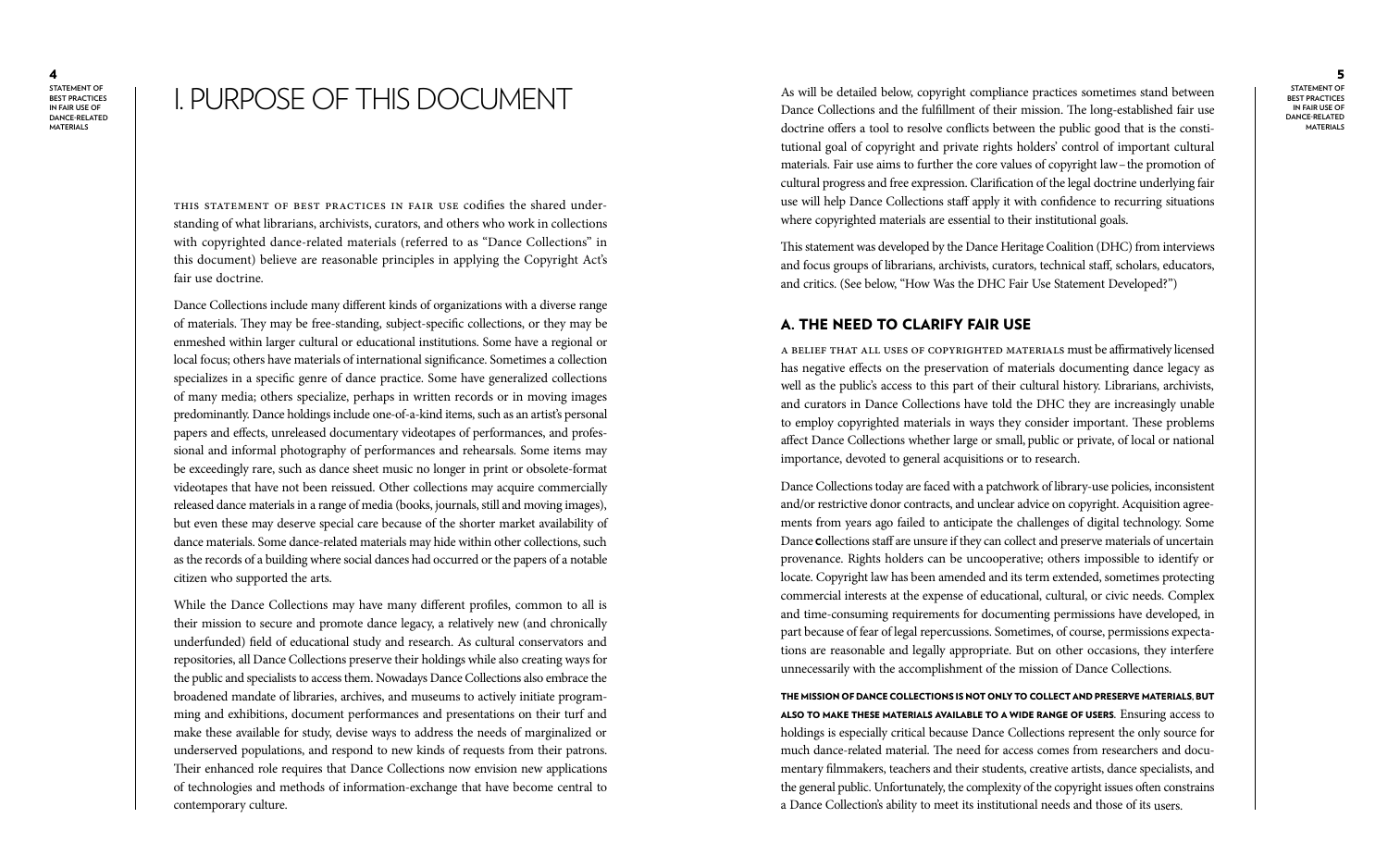7 **Statement of BEST PRACTICES i n Fair Use of Dance-related Materi als**

within the context of repurposing the material are rarely challenged formally.

Lawyers and judges, furthermore, take into account the professional consensus of the relevant field in determining what uses should be considered fair. The attitudes and customs of the "practice community" show how the field balances the rights of copyright against that community's need to use copyrighted material for culturally significant purposes. A fair use statement, such as this document, collects the prevailing practices and sentiments into a formal articulation on behalf of the field.

### C. What Is a Statement of Best Practices in Fair Use?

A Statement of Best Practices in Fair Use is a document that describes recur ring situations where a practice community may need to make unlicensed use of copyrighted materials to fulfill its cultural and educational mandates. This statement on behalf of Dance Collections does two things: it identifies five such contexts in which presumptively copyrighted materials are essential to mission-critical needs and uses, and it defines how fair use may be applied in those situations. A fair use statement does not rewrite law. Rather, it harnesses an existing tool by allowing a practice com munity –in this case Dance Collections and their associates –to describe what seems to be a balanced application of the principle. Whether or not to rely on fair use in connection with any mission-related activity is always a choice. A fair use statement is not a directive or requirement; it offers an option or alternative and explicates the reasoning that has developed through the efforts of those in the community to apply fair use in a principled and fair way.

Fair use statements are a well-established and powerful tool. In 1993, the Society for Cinema Studies concluded that the publication of film stills to illustrate scholarly research studies qualified as a fair use. In the past few years, other practice groups with culturally significant mandates have looked to fair use as a way to navigate copyright restrictions. The 2005 Documentary Filmmakers' Statement of Best Practices in Fair Use, endorsed by nationally recognized scholarly, nonprofit, and filmmaking organiza tions, has eased the process of obtaining broadcast and distribution opportunities for documentary films, and has assisted filmmakers in obtaining the "errors and omissions insurance" they need to offer their work to the public.

Section 107 of the Copyright Act offers four factors that the courts apply to determine if an unauthorized use of copyrighted materials conforms to the doctrine of fair use. In practice, however, when evaluating unlicensed uses, courts return again and again to TWO FUNDAMENTAL QUESTIONS:

> Because a fair use statement represents the field's shared understanding of how fair use applies, it is expected that this document will encourage Dance Collections to invoke fair use with confidence as they take the actions necessary to preserve and disseminate the materials documenting dance legacy. And it is also hoped this state ment will facilitate a more informed and open dialogue amongst rights holders, Dance Collections, and their users, so that policy and practice will develop in a way that benefits the entire dance field.

First is the issue of "TRANSFORMATIVE" USE. Does the unlicensed use put the material to a new purpose? Is there added value in the new use, whether by adding commentary or by contextualizing the material? Courts have looked favorably upon unlicensed uses where the new use repurposes or recasts the original. The second consideration concerns the AMOUNT OF UNLICENSED MATERIAL used, that is, the size of the quotation. Is the amount used appropriate for the purpose? Does the unlicensed selection meet, but not exceed, the needs of the new use? Where the answers are "yes," courts are likely to find that the new use is fair. Cases where the amount of material used is appropriate

The fair use doctrine described in the Copyright Act is intended to provide a basis on which individuals and organizations can access copyrighted materials for important cultural, educational, or civic activities. In the past fifteen or so years, this tool has been useful to a number of groups that have found ubiquitous copyright clearance requirements frustrating their creative and scholarly goals. These groups, or "practice communities," have included research libraries, documentary filmmakers, cinema studies teachers, and media literacy educators. Following their lead, through conversa tions and focus groups across the country, the DHC asked individuals who work in Dance Collections to define the specific challenges that copyright poses for them and the ways in which fair use might help.**The resulting statement on fair use is occasioned by the critical need of Dance Collections to carry out their significant cultural missions, balanced by their knowledge of, and sympathy toward, the rights holders' stake in the creative work.**

#### B. Criteria for Deter mining Fair Use

The fair use doctrine may in some circumstances permit a Dance Collection to make its holdings available for preservation initiatives, programs, and other uses that are essential to fulfill its significant cultural, educational, or civic mandate. Where it applies, "FAIR USE" IS A RIGHT, not a privilege. Fair use is available to any organization, whether commercial or non-profit, public or private, large or small.

Appropriate application of the fair use doctrine does not mean misappropriation or stealing. FAIR USES ARE ONES THAT ADD VALUE to the culture. The doctrine of fair use is a dynamic, flexible, and potentially powerful tool. The Copyright Act describes fair use in general terms, but in practice the doctrine operates in specific cases according to a "rule of reason" that takes account of all the facts and circumstances concerning the work in question and the proposed use.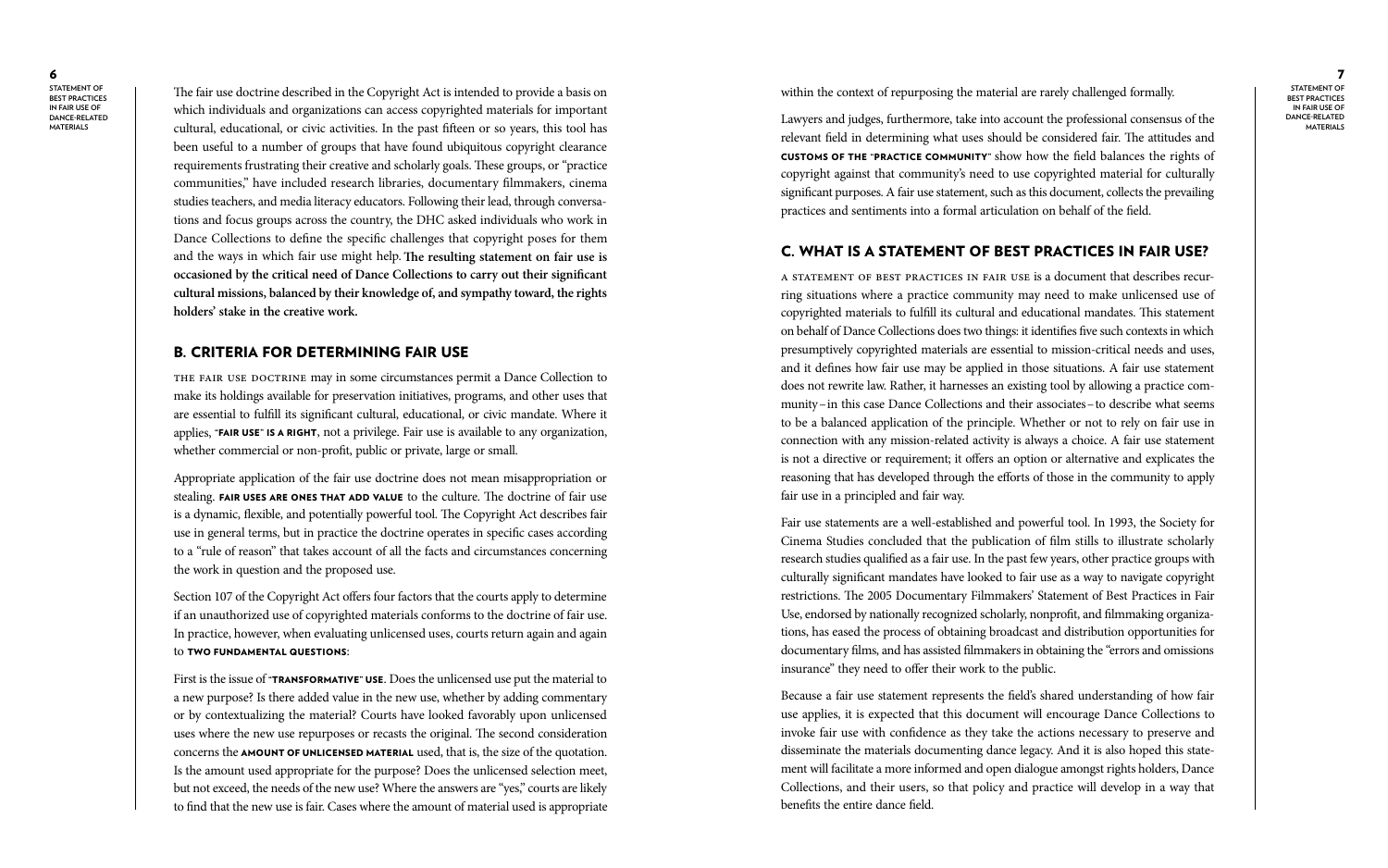#### 9

**Statement of BEST PRACTICES i n Fair Use of Dance-related Materi als**

Currently, where copyright is not a consideration, Dance Collections conservators have prescribed standards for best practices for preservation: the production of the new master, the protection of the original artifact from overuse, and the fabrication of a copy for day-to-day needs. Good collections stewardship mandates that materials be proactively transferred to archival-quality (high quality, or "lossless" in the case of digital) formats when they are one-of-a-kind, irreplaceable, or at risk of degradation or obsolescence. Archivists recommend that, ideally, two archival-quality masters be held and stored in separate climate-controlled sites. The original artifact from which a new master is made must also continue to be safeguarded, because the original physical object (whether a letter, book, drawing or photo, musical score, 16mm film or VHS tape, or other media) holds value for some kinds of scholarship. And because the formats of digital masters are often not conducive to everyday use or public access, Dance Collections staff then feel comfortable making the item available in an easy-touse or popularly available format, such as a photocopy for a piece of correspondence or a DVD (a "lossy" or compressed format) for a moving image.

### II. The Statement of Be st PRACTICES IN FAIR USE OF DANCE-RELATED MATERIALS

However, one singular qualification must be stressed: THIS STATEMENT DOES NOT ATTEMPT TO EXHAUST ALL SITUATIONS IN WHICH FAIR USE MAY BE AVAILABLE TO DANCE Collections. As digital initiatives continue to evolve and as program innovations and needs present themselves, these principles can serve as models for defining the criteria under which fair use could be claimed in new circumstances.

But where copyrights may apply, Dance Collections staff are uncertain what steps they can take to preserve rare materials. For published materials, Section 108 of the Copyright Act acknowledges that libraries and other collections may need to make copies of their published materials for preservation and replacement. This section's wording, however, limits its usefulness to Dance Collections, because it is not clear what kinds of institutions qualify. Many conditions are placed on the preservation of published works, no matter how rare. For example, reproduction is allowed if an original is "damaged, deteriorating, lost, or stolen" or if the equipment needed for accessing the copy is not reasonably available in the commercial marketplace. This language generally has been interpreted to mean that the library is legally required to delay preservation efforts until the materials show signs of wear-and-tear or other degradation or until there is no longer equipment available to play the moving image. As the commercial viability of many dance-related materials is short-lived compared to materials in other fields, waiting until rare or one-of-a-kind items are damaged or at immediate risk of being lost seems an unreasonable expectation. In other words, good preservation practice for dance materials sometime dictates intervening before the exception provided in Section 108 would apply.

**DESCRIPTION:** Dance Collections collect and preserve materials documenting the creation and performance of dance and the relationship of dance to culture. Their holdings may include both unpublished items as well as formerly published resources that have become rare or unavailable.

> Crucially, however, Section 108 itself does recognize explicitly that fair use may be an alternative legal basis on which to engage in good archival practice. The statute makes clear that, although its provisions create a "safe harbor" for certain kinds of preservation activities, they in no way limit the range of additional initiatives that may be undertaken on the basis of fair use.

> PRINCIPLE: By means of preservation, what was originally an ephemeral cultural

#### A. Rec urring Contexts

This statement focuses on five core contexts for the cultural and educational missions of Dance Collections: PRESERVATION, EXHIBITION, RECORDING, EDUCATIONAL SUPPORT, AND DIGITAL INFORMATION EXCHANGE. For each context, a general principle about the applicability of fair use is asserted, accompanied by a description of the need and a list of limitations that may affect individual cases.

For all contexts, Dance Collections staff generally concur that materials used should be identified and credited clearly insofar as possible. As collectors and cataloguers of texts and objects of culture, staff see attribution as the mark of good stewardship and good faith. But, of course, proper attribution is not, in itself, enough to qualify a use as a fair one.

#### 1. Preservation: Transferring Holdings to New Formats

New technologies for data storage, indexing, and access have become the preferred options for preservation practices in collections, just as these technologies have been widely embraced throughout other industries and businesses. For Dance Collections, these technologies are also opening new opportunities: new digital formats, for example, offer novel ways to index and "tag" textual materials or still and moving images. These innovations are expected to create new methodologies for access and research, once materials are transferred to the new format.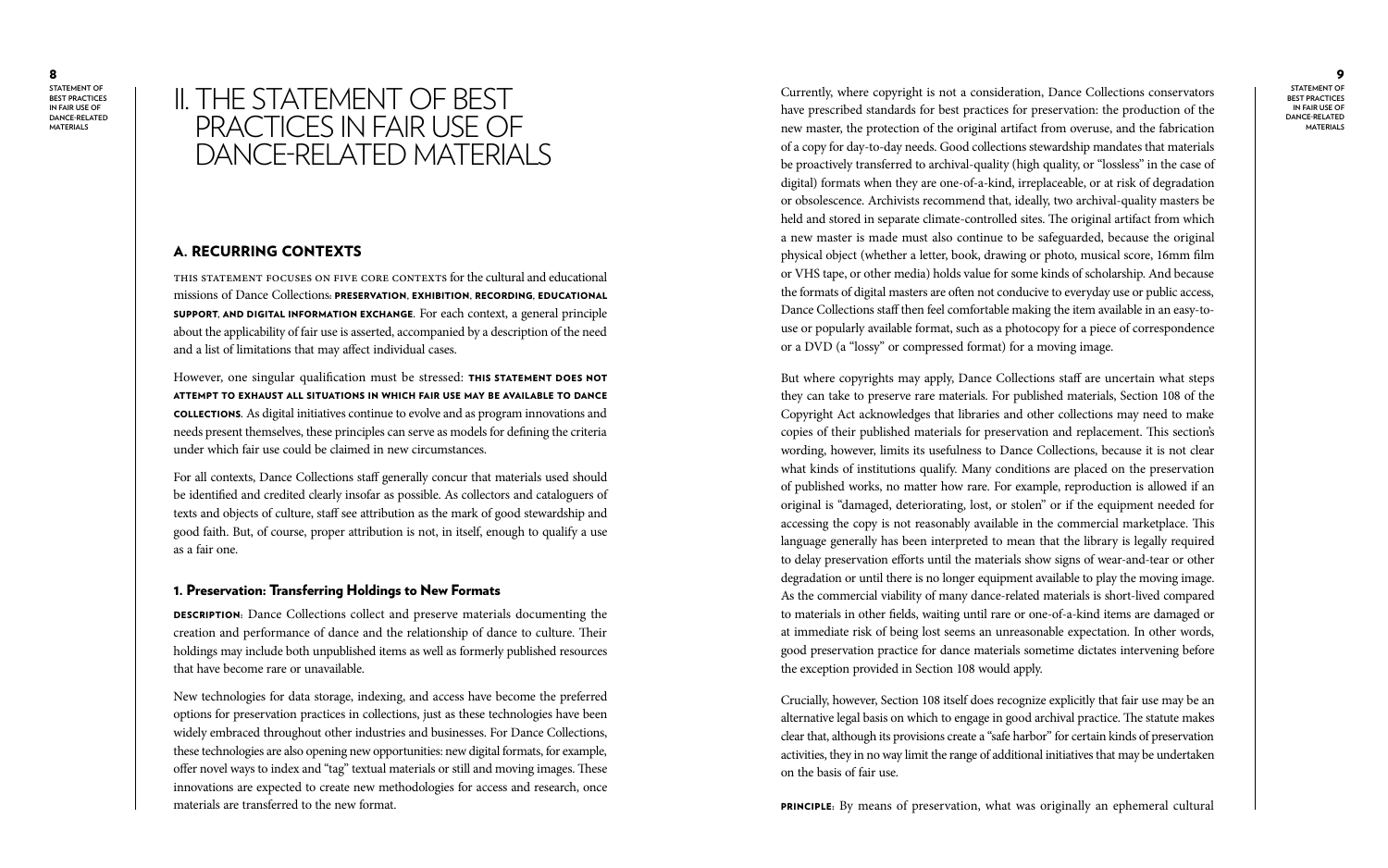#### 11

**Statement of BEST PRACTICES i n Fair Use of Dance-related Materi als**

inform audiences about the breadth of holdings. Or, they may be designed around a special theme, topic, dance company or artist, location, or other unifying factor.

A curator or other designated expert chooses items for public display and assembles ancillary materials (such as exhibition catalogues, advertising postcards or posters, program notes, study guides) that add indispensable contextual information and recast materials for a variety of spectators. Still and moving images are essential to illustrate the essential features of dance practice, dance history, and dance aesthetics in a strongly interpretative exhibition.

Collections staff generally feel they should be free to exhibit materials (whether the original object or a digitized replica) from their holdings. In practice, however, many institutions require that formal permissions be sought and obtained. Many Dance Collections staff say that curators have been advised by their own in-house lawyers or administrators to choose public-domain items or those for which permissions are easily obtained. This policy results in a troubling constriction of eligible materials, with less effective –even incomplete –programming as the result.

PRINCIPLE: Curatorial decision-making should be protected through the fair use doctrine. Given the significant cultural and educational function provided by Dance Collection exhibitions and displays, fair use should apply in instances of this kind, both for the materials on display and for the items used for ancillary materials. By their very nature, exhibitions are transformative: for example, a dance poster shown in an exhibition about the history of a dance company serves a very different purpose from its original function as an advertisement, and it is presented alongside a range of value-added material.

Often primary rights holders are known to exhibition curators: Dance Collections staff agree that in general it is appropriate to ask permission out of courtesy or respect. In most cases , permission is generously and even gratefully bestowed. But in cases where permission is unreasonably refused or otherwise unattainable, the fair use doctrine offers options.

- the number of preservation or access copies produced should be appropriate to the current and reasonably projected needs of the institution;
- $\blacktriangleright$  where replacement copies are commercially available, a Dance Collection might be expected to purchase the replacement; however, if the available commercial replacement is of inferior quality (for example, a "lossy" digital format) compared to the item held by the Collection, it is fair to create and house archival-quality master copies from the better visual image.

Generally, fair use will apply to exhibits and displays that feature significant parts of larger works (or reproductions thereof). Sometimes, presenting entire works within an exhibition may be considered a fair use, either where the work is of limited scope (such as the poster example above) or where a more extensive work is repurposed by its context. For example, in connection with an exhibition, a Dance Collection may engage a scholar or critic to provide historical background or critical commentary at a video screening. In this and other cases, where the exhibition context itself and/or the addition of the scholarly input provide additional information, fair use may apply.

DESCRIPTION: Libraries and archives actively engage in presenting their materials to the public. As part of their mission to create and facilitate access to dance-related holdings, Dance Collections often assemble displays or exhibitions. Exhibits and displays are a significant cultural and educational tool to reach people otherwise unacquainted with the richness of dance legacy; they also offer the opportunity of presenting materials in new ways. Sometimes, they may simply display representative samples, intended to

Oftentimes, an exhibition will tour to additional sites. Dance Collections should feel

phenomenon is made part of the permanent cultural record, and works originally produced to delight or entertain become potential objects of study and scholarship. Preservation copying is thus by its very nature a transformative activity. Proactive policies and practices in preservation therefore should qualify as fair use in some circumstances.

The study of dance is uniquely dependent on materials of many kinds: still and moving images, notation, musical scores, designs, and the like. Where otherwise applicable, fair use in preserving dance materials should be available without regard to the character of the materials or their sources. Preservation would ideally include making more than one copy, preferably in more than one format, and (especially for one-of-a-kind or out-of-print materials) for storage in more than one location. The number of copies should be limited to a number consistent with best preservation practices –currently considered to be two or three.

Because after preservation neither the at-risk originals nor the new masters in archivalquality formats will typically be available to students or scholars, the creation of access copies in accessible formats is an essential component of preservation practice. Creation of a limited number of such copies, as necessary in the curator's reasonable judgment to satisfy immediate user needs, should also be an eligible fair use where other applicable conditions are satisfied. This principle should apply to still images and text materials, as well as moving images.

Limitations: Assertions of fair use in preservation programs can be better justified by observing the following limitations:

#### 2. Exhibition: Using Copyrighted Material in a Public Exhibition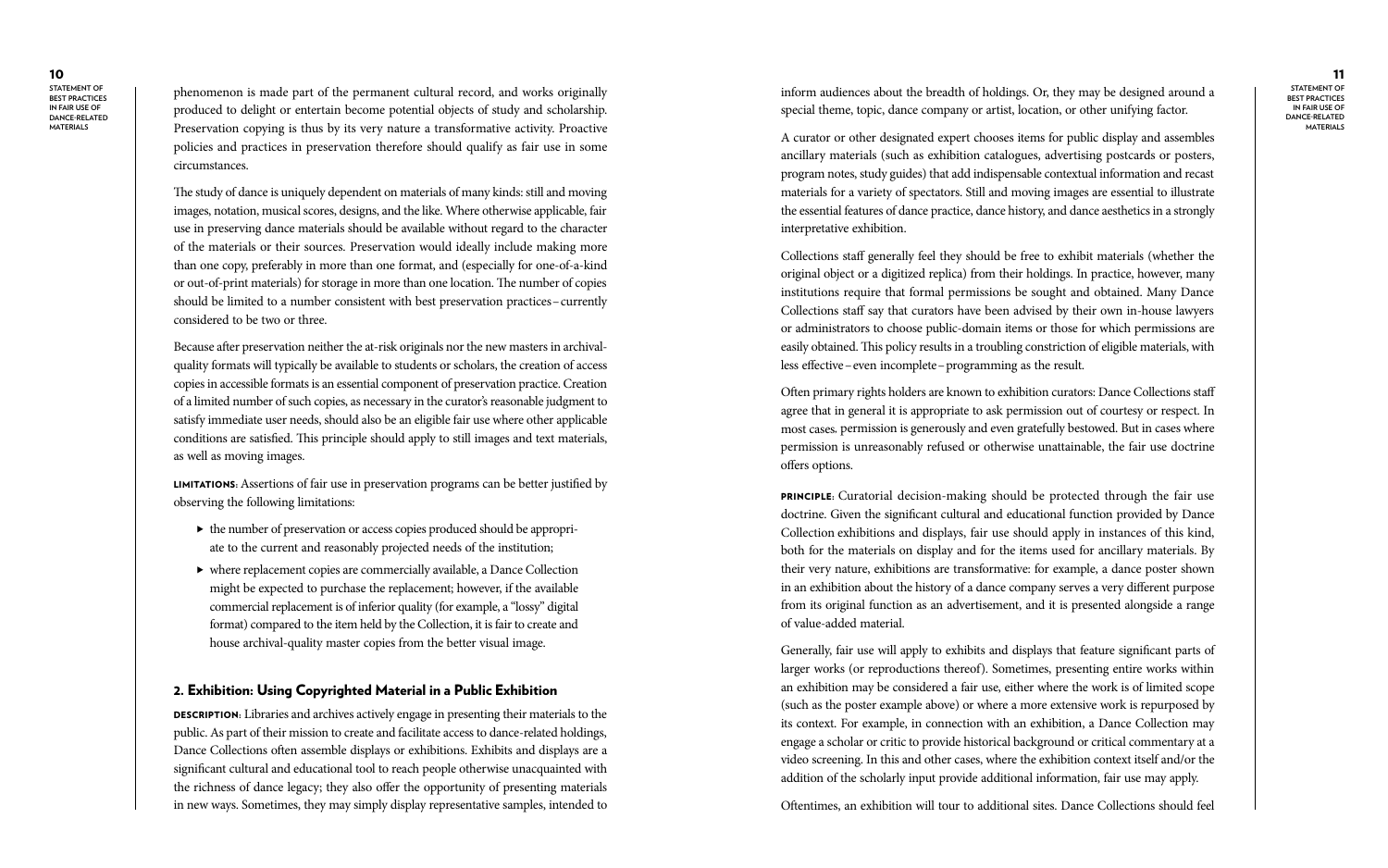#### 13

**Statement of BEST PRACTICES i n Fair Use of Dance-related Materi als**

materials as "quotations" within their research and public presentations is widely ac cepted, and Dance Collections that host these sorts of events need similarly to be free to include illustrative materials as part of any documentation of educational or scholarly programming on their premises. If a recording of a presentation is to be understood by future viewers, it must capture the integrated audio and visual quotations.

Although rights holders may grant permissions or licenses for the use of their materials in programs and exhibitions sponsored by Dance Collections, sometimes they balk at having these items appear in recordings of these presentations. Sometimes, too, there are cases where obtaining formal permission may break down for other reasons, as in the cases where rights cannot be traced.

PRINCIPLE: Critical and scholarly use of copyrighted material in a presentation qualifies as fair use under copyright law, as long as the material used is essential to the project. The act of preserving the presentation itself adds value to the material by fixing it within the new critical context and making it available for future study, so fair use should apply in cases of this kind. This principle may be asserted whether the recording of the copyrighted material within the Dance Collection's event captures moving or still images, sound clips, text quotations, or other media used as quotations in a scholarly presentation or critique.

- $\blacktriangleright$  the length, number, and purpose of any quotations from copyrighted material qualify them as fair use illustrations in the original context of the program being recorded (as explained in the Principle above). Thus, recording a program in which quotations were used for their entertain ment value only would not qualify as fair use in its own right;
- $\blacktriangleright$  the quoted material is identified and credited fully;
- $\blacktriangleright$  the resulting recording (including fair use quotations) is made available only in its entirety, to ensure that the quoted passages appear within the transformed context.

**DESCRIPTION**: Supporting academic inquiry at all levels is a prime duty of collections. Libraries and archives typically offer the tools for finding materials as well as the materi als themselves. In practice, libraries and archives respond directly to their patrons (such as researchers, teachers, and their students) but also act cooperatively with other collections through models of interlibrary loan or sharing.

Limitations: Dance Collections and scholars will be best positioned to assert fair use claims if they ensure:

- $\blacktriangleright$  the items are properly attributed in the exhibit and in any ancillary materials;
- $\triangleright$  to the extent possible and appropriate, an exhibition and its ancillary materials (including exhibition catalogues) should not rely unduly or unreasonably on a single source or narrow range of materials for which permissions could not be obtained;
- $\blacktriangleright$  the number of and the length of quotations (whether text, 2D/3D, or moving image) do not exceed the amount required to meet curatorial objectives;
- $\blacktriangleright$  admission fees or charges for ancillary materials are reasonably related to the institution's costs, and do not constitute a source of unrelated revenue or invade established commercial markets belonging to the rights holder.

#### 4. Education Support: Using Copyrighted Materials for Academic Support

DESCRIPTION: As part of their public and educational programs related to their holdings, Dance Collections sponsor presentations at which scholars, critics, or Dance Collec tions staff use copyrighted items as essential components. By organizing and hosting these events, Dance Collections contribute substantially to the value of the end product, and by recording these sessions for inclusion amongst their holdings, they ensure that these valuable sessions are preserved and accessible for future scrutiny and response.

free to explore the possibilities of contributing materials to traveling exhibitions under the rubric of fair use.

Exhibitions, displays, and educational ancillary materials often entail a significant investment of an institution's financial and staff resources. Charging admission to cover the costs of assembling the exhibition does not invalidate a fair use claim.

Limitations: Not all exhibition or display uses will be fair use. Thus, for example, showing a commercial dance video for general entertainment purposes would not qualify, even if it occurred on the premises of a Dance Collection. The burden rests with the Dance Collection to demonstrate how a given exhibition or display use adds value beyond the entertainment or documentary purpose for which the original work was created, whether by means of a critique, commentary, contextualization, or other curatorial choice. As already suggested, where a full-length work continues to be commercially viable or available, either through purchase or rental, this caveat is especially important. Curators will be best positioned to claim fair use of materials if they assure that:

#### 3. Recording: Capturing Copyrighted Media when Recording Presentations

The right of scholars and critics to reframe and repurpose copyrighted text and visual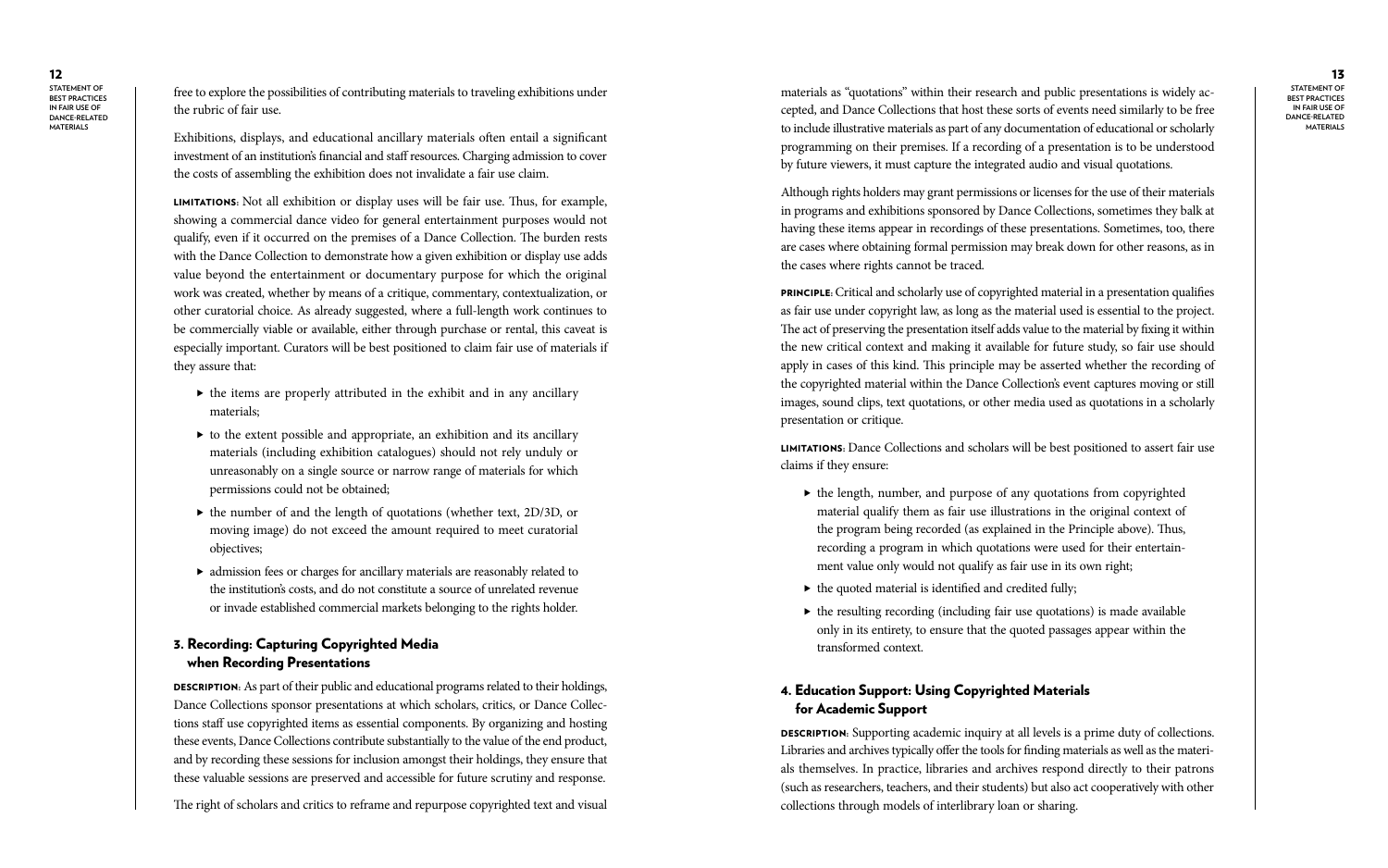14

**Statement of BEST PRACTICES i n Fair Use of Dance-related Materi als**

#### 15

**Statement of BEST PRACTICES i n Fair Use of Dance-related Materi als**

available through secure electronic, streamed, or other digital technology, or conven tional models of information delivery, these efforts fall within fair use.

Dance Collections have expressed concern that by making material available to quali fied teachers and students, they might open themselves up to liability in connection with downstream abuse (such as commercial use) by others. Where the original choice to make the material available is justified by fair use, this should not be a concern. In such cases, liability rests with the end user, not with the institution that provided the material. However, as suggested below, Dance Collections should avoid any steps that might be seen as encouraging such abuse.

- $\blacktriangleright$  they provide users with information about copyright infringement and fair use and indicate that the materials provided are for educational or scholarly use only;
- $\blacktriangleright$  they ensure that requests from users of digital files (as with any media) are justified in relation to their purpose, and appear reasonable in size and scope;
- $\blacktriangleright$  they make all reasonable efforts to assure that materials derived from Dance Collections are properly attributed, including –where feasible and appropriate –embedding permanent information about the authorship and ownership of those materials (as, for example, through watermarking).

Limitations: Dance Collections will be in the best position to claim fair use in con nection with providing materials (whether digital or any other media) for educational support or academic research if:

**DESCRIPTION**: Digital information exchange through web access is transforming the way that society and culture function. Digital delivery offers the potential of barrierfree, even universal, access, which seems to be a contemporary goal of information exchange. Online access enables scholars or specialists to preview materials offsite so they can more easily pre-select original documents or high-resolution files for their valuable onsite visits. It also increases the possibility that users less familiar with dance cultures will discover information of value.

#### 5. Digital Information Exchange: Using Copyrighted Materials on a Website

Dance Collections staff attest to the importance of the Internet as an essential tool for accessing their holdings. They are posting materials on their websites where materials are in the public domain or the Dance Collection itself holds the rights. Still images are regularly indexed online with a thumbnail digital file, and it is expected that movingimage clips may soon function as online indices. Dance Collections are creating online

THE PRINCIPLE: Educational and scholarly uses are inherently transformative. Through them, our shared cultural legacy becomes a source of illustrations for discoveries and insights about the process of culture-making itself. Dance Collections must have latitude to claim fair use in connection with their core mission of supporting academic work. Dance Collections are exhorted to support academic inquiry and learning: acquiring and providing the raw materials (whatever the media) for study and new scholarship are appropriate and mandated roles. Furthermore, where Dance Collections can assist academic efforts from afar by making scarce, one-of-a-kind, or out-of-print resources

Changes in pedagogy and publishing, many of them attributable to new applications of digital technologies, have precipitated changes in the way collections serve their users. Searchable databases have replaced card catalogues; patrons often prefer electronic files and email attachments to physical copies of journals and other printed material. Faculty and scholars make their own copies of broadcasts needed for their teaching and research, and they want to make these available to their students through libraries or online software. Technology literacy is also expected of students in their class projects, and university libraries "publish" student theses online, often with quotations from or appendices of copyrighted materials. Models of interlibrary support now extend beyond text to include visual and moving images, and Dance Collections are exploring digital delivery methods for offering their unique materials in a secure environment within other collections whose users would benefit from the enriched scholarly resources.

The pervasiveness of digital culture has understandably created demands from research ers, faculty, and students for help in getting access to needed files and resources. But while signing out a book for home use is standard procedure, providing a digital file for home use creates serious concern for Dance Collections staff, primarily because the new formats are so easily reproduced, transmitted, or otherwise misused. As custodians of their collections, Dance Collections staff articulate a deep respect for artists and their work, a deference that sometimes leads them to adopt a strongly protective stance.

Certain exceptions to copyrights have been clearly specified, in Sections 110(1) and (2) of the Copyright Act, for face-to-face classroom and distance-learning educational contexts. These provisions, however, are insufficient for guiding Dance Collections for a number of reasons. The exemptions do not address the kinds of widespread support that collections within educational institutions typically provide directly and in parallel to classroom teaching. Furthermore, many dance holdings are housed in institutions that do not qualify for the Section 110 exemptions, and Section 110 is silent on any exemption for scholarship. These ambiguities and omissions create confusion over whether a use or practice is copyright compliant. As a result, Dance Collections staff are often paralyzed as to how to proceed. Principles of fair use offer a way to develop a reasonable approach to evaluating academic needs against copyright privileges.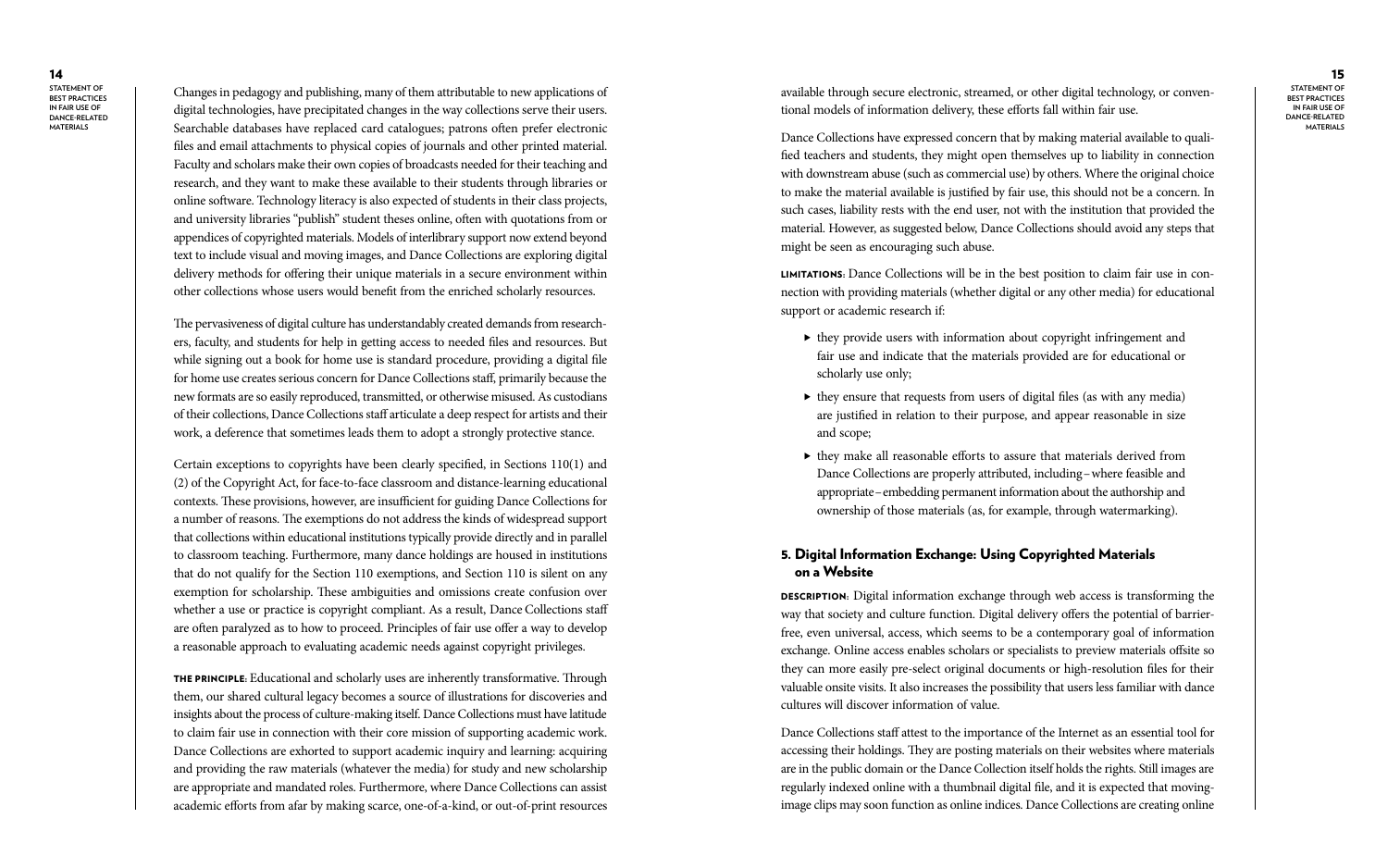### 16

**Statement of BEST PRACTICES i n Fair Use of Dance-related Materi als**

17 **Statement of BEST PRACTICES i n Fair Use of Dance-related Materi als**

materials can be an appropriate way to extend the Dance Collections' mandate to deliver their culturally valuable materials. There are persuasive arguments by which at least some such uses of copyrighted material can be characterized as strongly transformative, since they provide the materials to users in contexts dramatically different from those in which they originated, and may be accompanied by extensive value-added support (including commentary, the addition of search tools, and so forth). In general, the Dance Collection's selection and organization of materials for perusal online, especially when coupled with its augmentation of the materials with contextualizing information, adds value that the items lack on their own. Thus, in appropriate circumstances, such online activities should be considered fair use. However, the less extensive the indica tions of significant added value are, the weaker the fair use claim will be.

- $\blacktriangleright$  they take reasonable precautions that textual and visual materials (including digitized moving images, photographs, posters, programs, and dance music covers) are fully identified and attributed;
- $\blacktriangleright$  they devise an internal policy or rationale for their choices: amount of materials used without permissions and the formats by which online access is offered should derive from the purpose of the online use rather than a simplified quantitative measure. In other words, the choices should correspond to the purpose to which the material is being put;
- $\blacktriangleright$  they offer significant contextual information that completes the repurposing of the materials within a new educational, historical, or critical framework;
- $\blacktriangleright$  where feasible and appropriate, they provide technological safeguards against the downloading of streamed material or other digitally deliv ered material, and embed materials with permanent indicators of their source.

Limitations: Dance Collections and their technical staff who make materials available online will be best positioned to assert fair use if:

Dance Collections staff feel that making artistic work and scholarly resources publicly accessible through responsible website applications contributes both to audience-building for the dance field and to richer scholarship. Artists and other rights holders, however, are particularly leery of unrestricted online delivery. Where rights holders object to online use or where the licensing system breaks down, the feasibility of otherwise desirable web-based uses is thrown into doubt.

> In addition, curators of Dance Collections believe strongly that any online use of collection material should occur only pursuant to an internal policy or rationale for identifying sensitive material (of a personal or financial nature, for example) that should not be displayed. This consideration is not relevant to a legal analysis of fair use, as such, but it is nevertheless a value strongly shared by professionals in the field.

exhibitions augmented by educational materials or critical commentary. And, just as dance artists now use the web and digital technologies to create choreographies, Dance Collections staff recognize they must find a suitable way to preserve and create access to this new creative material.

The prospect of strengthening the dance field through web-based information exchange is an appropriate step for Dance Collections in updating their methods for serving the public. Some Dance Collections want to post all their holdings, so users can select according to their needs. Others prefer a curatorial approach, even working with an artist or critic to select from large collections. How a Dance Collection opts to integrate materials is influenced by the kind of collection it houses and the kinds of users it seeks to serve. But staff are reluctant to pursue their plans without advice on what they legally can or cannot offer.

In this environment of uncertainty, institutional lawyers and administrators often prescribe conservative policies, specifying rules for amounts of material, quality of resolution, and other prescriptions that do not apply well to dance materials. Or, they simply prohibit any publicly accessible online use of copyrighted materials. Policies may even require staff to seek permissions from lists of individuals and organizations associ ated with the texts or images, many of whom hold no actual rights to the materials or images. And some Dance Collections staff are simply too concerned about copyright infringement to proceed.

Dance Collections must refer to the principles of fair use to guide them in using new technologies to accomplish their historic institutional missions. It is reasonably clear that some web-based activities by Dance Collections would qualify as fair use: for example, online collection indices (using thumbnail images and/or descriptions of collection holdings) and curated virtual exhibitions and displays that would satisfy the criteria detailed in the Exhibition Principle, above.

How far fair use may extend to other, more far-reaching, mission-related programs to expand web access to collection materials remains to be determined. Before deciding whether to undertake such activities in reliance on fair use, Dance Collections should take the following considerations into account.

PRINCIPLE: Creating web-based resources and engaging in digital delivery of selected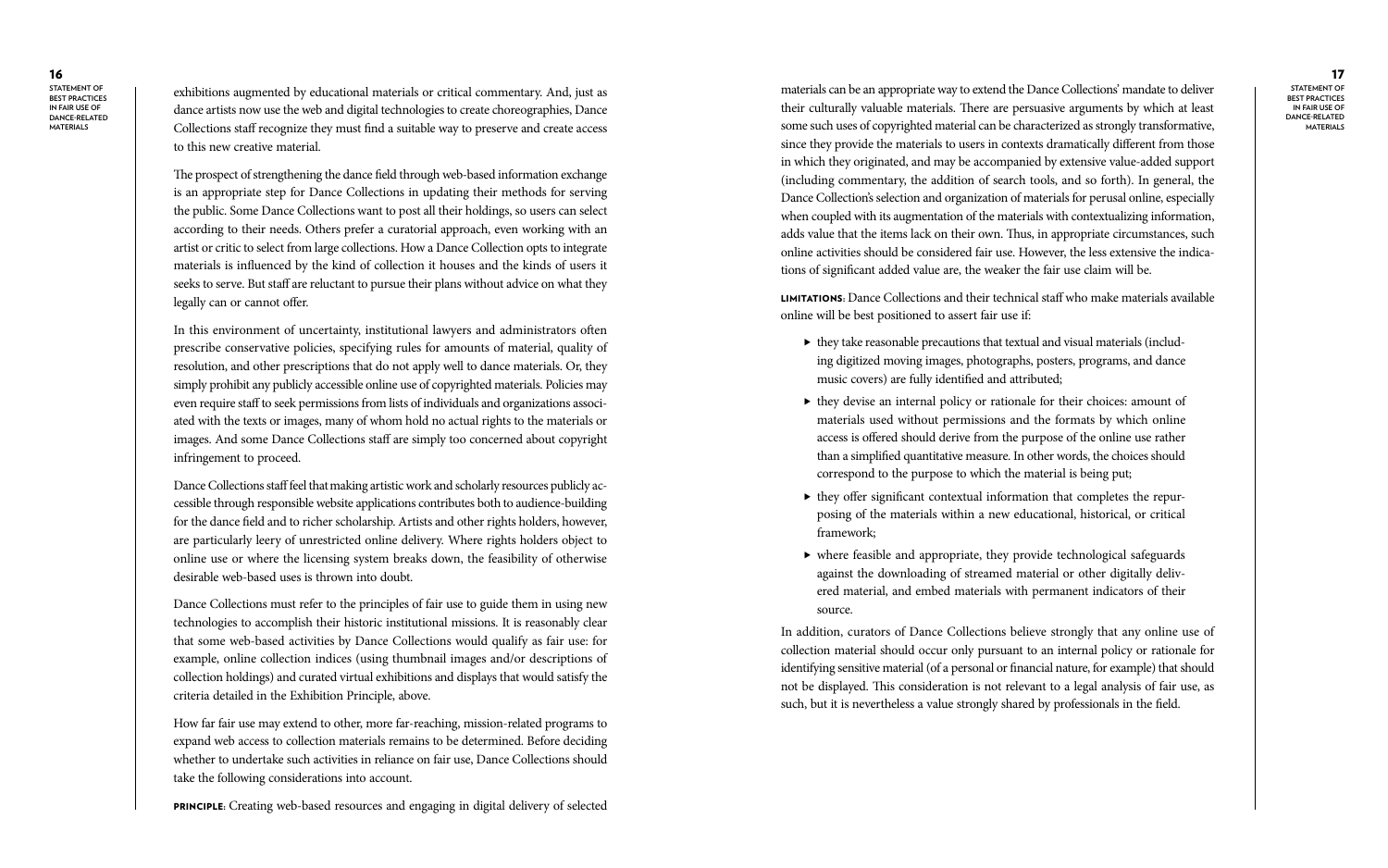18 **Statement of Best Practices in Fair Use of Dance-related Materials**

#### 19

**Statement of Best Practices in Fair Use of Dance-related Materials**

As this document goes to press, the Dance Heritage Coalition is affirmatively working with its board members and leadership in the professional library associations to create model acquisition agreements that will protect current Dance Collections' practices and anticipate their future needs. Such documents need to be flexible, so they can be responsive to needs for proactive preservation, unforeseen methods of information delivery and collection access, and new models of cultural programming. This new DHC initiative constitutes a second "best practices" project, one addressing the best practices in acquisition.

This statement does not solve the problem of "ORPHAN WORKS," materials presumably copyrighted but whose owners either cannot be located or cannot be identified with reasonable efforts. A comprehensive solution to this problem requires special legislation. However, orphan works should be eligible for fair use claims on the same basis as clearly sourced ones. That is, users should subject their use of orphan works to the same considerations that are used for any materials under the fair use doctrine: the amount of material quoted from the orphan work and the extent to which the material is necessary and repurposed in the new use.

#### B. Final Observations

#### 1. What the DHC Fair Use Statement Does Not Cover

This statement does not address the situation in which a Dance Collection cannot obtain a USABLE COPY or original of material that it needs. Copyright holders are not obligated to make their originals or copies available, nor are collections. Models of interlibrary cooperation do exist, notably through electronic databases and Interlibrary Loan, and this statement may encourage Dance Collections to collaborate more readily in delivering materials that are needed for programs or users.

Currently, the Digital Millennium Copyright Act generally prohibits breaking encryption on digital video recordings for most purposes, including the fulfillment of libraries' cultural missions. The fair use doctrine carries no weight against the DMCA prohibitions.

The principles announced in this statement do not override contractual limitations on access spelled out in DONOR AGREEMENTS. When a Dance Collection enters into a contract or agreement with a donor (whether an individual, estate, or organization), the additional stipulations placed on access to or care of a collection, which are contractual in nature, supersede the copyright law's fair use doctrine. Dance Collections that find the use of their materials is encumbered by the terms of donor contracts may wish to revisit their practices of collection acquisition or seek to renegotiate the donor contract in any given instance. This conclusion is developed in paragraphs that follow.

#### 2. Acquisition Agreements

As already noted, fair use principles can only partly free materials for Dance Collections' use in meeting their cultural or educational mandates. In particular, contractual obligations spelled out in outdated acquisition agreements cannot be avoided via a claim of fair use. It seems clear, as continued technical and digital innovations change the nature of collections conservatorship and information delivery, that libraries and archives need to create new acquisition practices and donor agreements that support their work.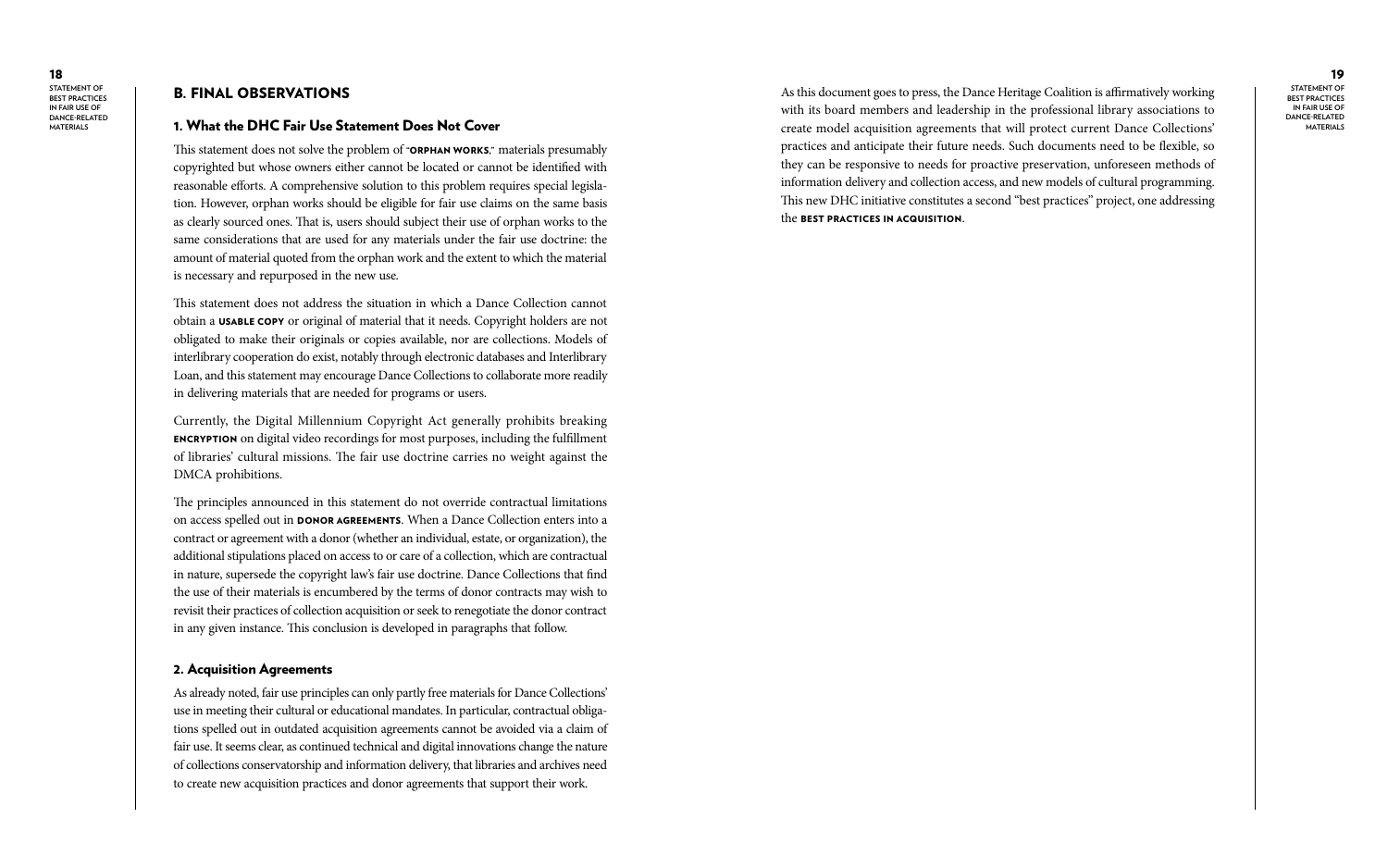**BEST PRACTICES i n Fair Use of Dance-related Materi als**

### III. HOW WAS THE DHC FAIR USE STATEMENT DEVELOPED?

#### 21

**Statement of BEST PRACTICES i n Fair Use of Dance-related Materi als**

Philadelphia, San Francisco, Tallahassee, and Washington, DC. Participants represented public and private collections of various sizes and purposes, with general and special collections. Some collections were within educational settings (including research institutions and universities, four-year colleges, and community colleges); a few were housed in historical societies, performing arts conservatories, and museums. At each of the focus groups, one scholar-educator or scholar-critic participated as the voice of collections users. An attempt was made to include members of dance scholarly organizations and library/archive professional associations. A full list of participants is included below.

To ensure a free exchange of perspectives, especially where a participant's opinion diverged from the policies of his/her institution, discussions and interviews were governed by the Chatham House Rule, under which perspectives are shared but not attributed to a specific person or institution.

#### B. Fin dings

Focus group discussions bore out the preliminary finding that the complex patterns of copyright ownership associated with dance materials along with conservative interpretations of copyright clearance requirements created obstacles to preserving, us ing, and creating access to dance materials held by Dance Collections. The participants shared situations and contexts in which they felt they had a responsibility to implement new ways of carrying out their responsibilities: in locating resources; sharing informa tion with users; assisting populations who had special needs or who were marginalized; proactively preserving and protecting rare or at-risk materials; offering support to users' projects in teaching and research; and creating innovative and engaging programs that would awaken and enhance the public's appetite for its cultural and artistic histories. Copyright and the misinformation surrounding it, however, had created a chilling, even paralyzing, effect upon Dance Collections' ability to address their mandates.

The focus groups documented a clear divergence between what Dance Collections caretakers thought they should do to serve the dance field and what they felt free to do. Curators at ease with displaying their books or 2D images publicly wanted to feel the same confidence in using those materials for exhibit guides and in showing video clips within an exhibition. As digital technologies have become widely accepted as the preferred ways to preserve and disseminate information and resources, Dance Collections staff have found that the public expects these new delivery methods to be available. Archivists in special collections wanted to feel free to use a selection of text excerpts or thumbnail images that could be discovered by search engines. Some Dance Collections staff wanted to digitize performance posters and programs into accessible digital files so that scholars and students across disciplines could discover these cultural

The DHC fair use project modeled its process on that undertaken by documentary filmmakers for their 2005 Documentary Filmmakers' Statement on Best Practices in Fair Use. Professor Peter Jaszi, an expert in intellectual property rights who had guided the filmmakers' project, actively advised the DHC process.

#### A. Interviews and Focus Groups

The Dance Heritage Coalition formally began its fair use project in June 2007. The first objective was to define the recurring situations where Dance Collections needed copyrighted material to fulfill their cultural missions. The DHC's executive director (Barbara Drazin) and project director (Libby Smigel) conducted individual interviews with the DHC board members, each of whom represents a major dance archive or collection. Each board member responded to a set of questions that identi fied the content of the member's collection; obstacles copyright posed to their work and their users' needs; and recommendations for the scope of the project.

These initial conversations revealed that certain kinds of copyright issues recurred. In some cases, identifying and contacting owners was the problem. These cases included orphan works (where rights holders were unknown or untraceable or where estate disposition was contested), artwork or design on covers of dance sheet music, publi city materials (including poster art, programs, and photographs), scrapbook materials, and other items lacking clear provenance. In other cases, rights holders claimed what appeared to be unreasonable, even frivolous, levels of control over materials, whether by asserting dubious claims, setting excessive licensing fees, insisting on other stipula tions, or simply by categorically refusing permission for customary Dance Collections' uses and programs. These assertive rights holders ranged from individuals and dance company archives to public broadcast stations and major film studios. A collateral difficulty was also revealed: acquisition agreements created another kind of obstacle to using materials because of restrictions spelled out in these contracts.

Eight focus groups in major cities brought together librarians, archivists, and library technical staff from different types of collections and different kinds of users, so that a broad set of perspectives and experiences could be shared. Cities were selected from across the continental United States: Chicago, Denver, Los Angeles, New York,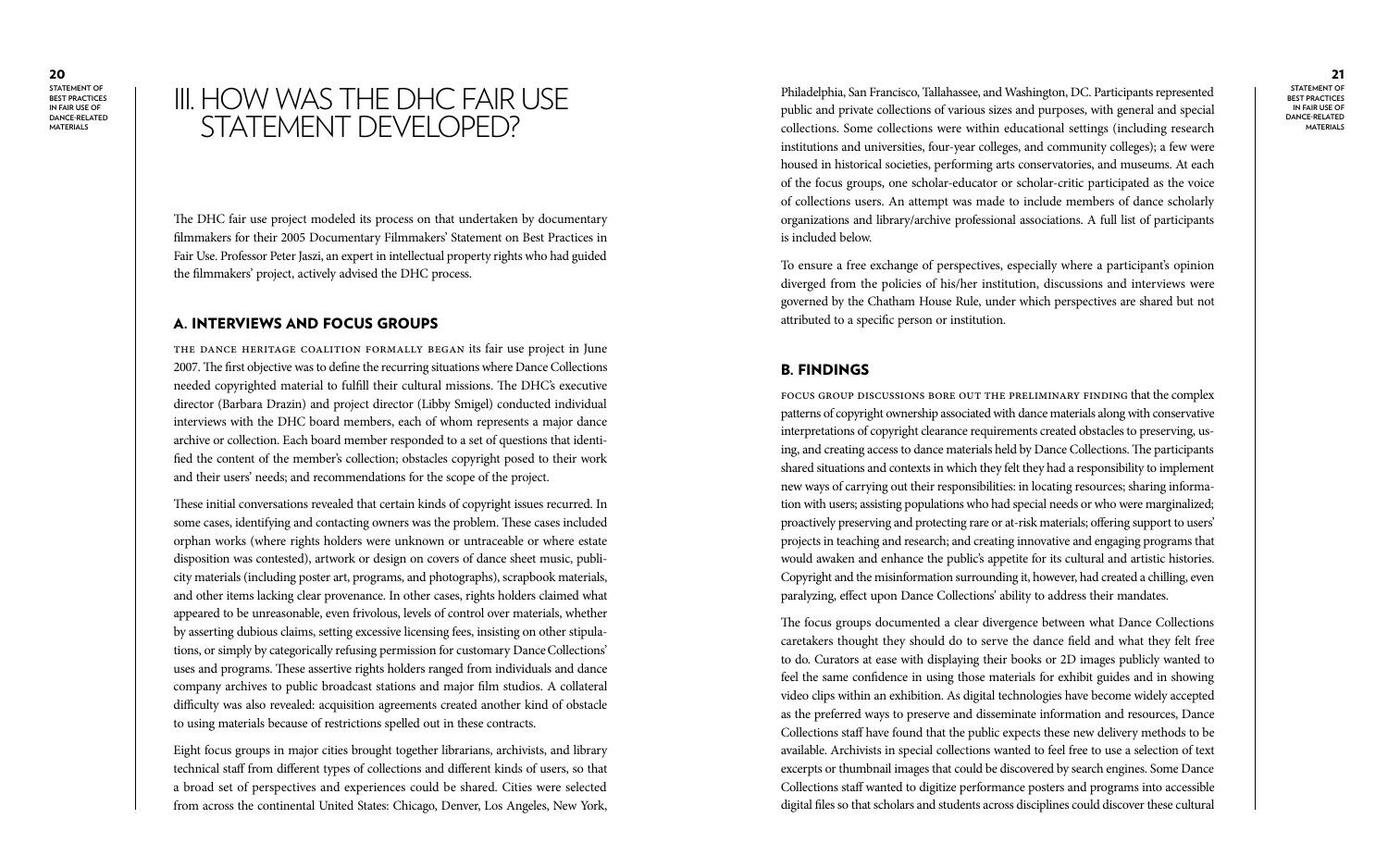#### 23 **Statement of BEST PRACTICES i n Fair Use of Dance-related Materi als**

Artists' participation was actively sought so that the project would be informed by concerns about copyright from the community who are stakeholders in much of the materials in Dance Collections. In September 2008, hosted by the New York Public Library for the Performing Arts Dance Division, the DHC convened a special forum to receive feedback from the artistic community on the fair use project. This pilot event with the artistic community will provide a model for future discussions with artists and their executive staff about the DHC fair use project.

#### D. IMPACT OF OTHER FAIR USE STATEMENTS

To create a fair use statement, a practice community defines its own needs and the reasonable application of fair use in meeting those needs. For Dance Collections staff, fair use statements of researchers, teachers, or other collections users assist in framing how Dance Collections could and should use fair use in support of these academic and civic mandates. For example, when documentary filmmakers collectively articulate their need to have access to copyrighted materials on the subjects of their films, Dance Collections staff better understand how the materials they hold can con tribute to significant historical and critical projects in the field of dance legacy. Similarly, other practice communities (such as cinema scholars and media educators) have issued statements on how fair use can serve their significant educational or cultural missions, all of which can be used by Dance Collections as they evaluate how to ensure access to their holdings. It is expected that this fair use statement on dance-related materials may be valuable to archivists, librarians, and curators working with materials in other performing, visual, and media arts, because of similarities in their missions and patrons. Full citations of fair use statements created by other practice communities are listed amongst the Resources, page 32.

artifacts. Furthermore, many expressed this dire observation: the popular assumption that research and information-gathering can be done successfully through the Internet hurts teaching and scholarship because there is such a narrow range of online scholarly resources for dance; and even worse, unexamined websites (often created by dance enthusiasts) perpetuate errors and contribute to an understanding of the field that belies its vast cultural richness.

The presence of a scholar-educator-critic at each focus group meeting ensured that the discussion included the protected fair use categories of teaching and research, and other user-oriented services. Research projects in dance, even for university-affiliated professors, are rarely funded well, and dance resources (whether books or images) typically do not command wide distribution in commercial markets. The voices for scholarship, criticism, and teaching were frustrated that conservative interpretations of copyright laws within Dance Collections constricted their cultural work, an apparent contradiction of the law's constitutional purpose to ensure creativity and innovation.

Dance Collections staff shared their confusion over copyright, outlined essential needs, and together developed parameters for using copyrighted materials without permission. From these discussions, five significant contexts where copyrighted materials are essential to Dance Collections' missions were identified (described in Recurring Contexts, above). The documentary filmmakers' statement served as a model for constructing sample scenarios for each of the contexts, from which the participants could move toward defining the scope and limitations of fair use. Paramount to the discussions was weighing the need to preserve and share America's dance legacy against potential adverse impact on the copyright holder and contributors to the creative content. In every discussion, the facilitators were impressed with the respect that the participants held for the dance community and their desire to earn the field's confidence.

#### C. Endorsements

Based upon the interviews and discussions, a draft statement on best practices was created. This version underwent review by the DHC board members, the boards of performing arts and library/archival professional associations, and a circle of independent legal scholars and lawyers. The DHC began to approach dance-related scholarly and professional associations for endorsements of the statement in June 2008. At the time this statement went to first printing, endorsement of the "Statement of Best Practices in Fair Use of Dance-related Materials" had been conferred by six organizations, including the Congress on Research in Dance, the Dance Critics Association, the Dance Films Associa tion, the National Dance Education Organization, the Society of Dance History Scholars, and the Theatre Library Association, which are professional membership organizations of scholars, critics, filmmakers, educators, and collections staff in the dance field.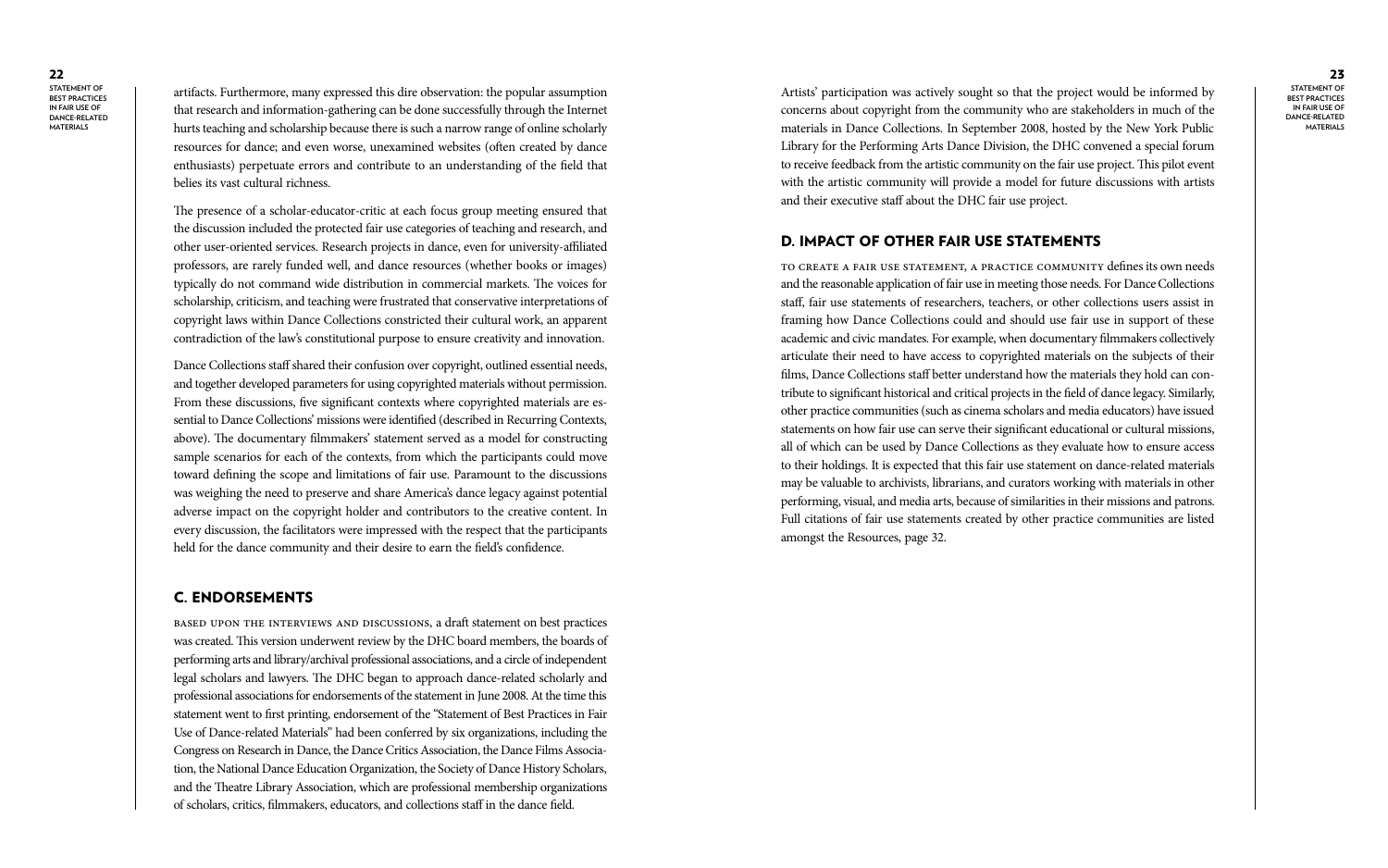## **David Vaughn David Vaughn**<br> *Ierome Robbins Trust and Foundation Merce Cunningham Dance Company*<br> *Ierome Robbins Trust and Foundation Merce Cunningham Dance Company* TO THIS REPORT

#### 25

**Statement of BEST PRACTICES i n Fair Use of Dance-related Materi als**

**Christopher Pennington** *Jerome Robbins Trust and Foundation*

**Michelle Potter** *National Library of Australia*

This document was informed and enriched by many individuals who contrib uted their perspectives on this complex issue in lively discussions and interviews. The recommendations on fair use in this document, however, should not be ascribed to any particular individual or his/her institution. The lists of focus groups and meetings include all people present, with the exception of the DHC fair use project staff.

#### **INTERVIEWS**

#### DHC BOARD MEMBERS:

**Elizabeth Aldrich** *Curator of Dance, Music Division, Library of Congress*

#### **Nena Couch** *Curator and Professor Lawrence and Lee Theatre Research*

*Institute, The Ohio State University*

### **Genie Guerard**

*Head, Manuscripts Division, Department of Special Collections, Charles E. Young Research Library, UCLA*

#### **David R. Humphrey** *Director Museum of Performance & Design*

**Dean Jeffrey** *Archivist, American Dance Festival*

**Dawn Lille** *Board Member Dance Notation Bureau*

**Jodee Nimerichter** *Co-Director American Dance Festival*

**Norton Owen** *Director of Preservation Jacob's Pillow Dance Festival*

#### **Jan Schmidt**

*Curator, Jerome Robbins Dance Division The New York Public Library for the Performing Arts Dorothy and Lewis B. Cullman Center*

**Frederic Woodbridge Wilson** *Curator, Harvard Theatre Collection Nathan Marsh Pusey Library Harvard University*

#### Other Individuals:

**Linda Atkinson** *filmmaker*

**Trevor Carlson** *Merce Cunningham Dance Company*

**Nick Doob** *filmmaker*

**Jacqueline D. Ewenstein** *(formerly) The Andrew W. Mellon Foundation*

**Lynn Garafola** *Barnard College*

**Cory Greenberg** *Alvin Ailey American Dance Theater*

**Gary Handman** *University of California, Berkeley*

### Focus Grou s

#### **CHICAGO**

**Shirley Bennett** *Columbia College Chicago*

**Martha Briggs** *Newberry Library*

**Stephanie Clemens** *Doris Humphrey Society*

**Charlotte Cubbage** *Northwestern University*

**Erin Tisdale Feiler** *Columbia College Chicago*

**Susan A. Manning** *Northwestern University*

**Robert Sloane** *Chicago Public Library*

**Sarah V. (formerly Welshman) Zimmerman** *Chicago Public Library*

#### **DENVER**

**Andrew Dorfman** *Regis University*

**Linda Eller** *The Jones Library of the National Theatre Conservatory*

**Glenn Giffin** *University of Denver*

**Mary Wohl Haan** *Boulder Dance Bridge*

**Ann Hunter** *Naropa University* **Marda Kirn**

*International Tap Association*

**Steve Lawson** *Colorado College*

**Martin Leuthauser** *Denver Public Library*

**Charleszine (Terry) Nelson** *Blair-Caldwell African American Research Library*

**Linda Tietjen** *Auraria Library*

#### Los Angeles

**Larry Billman** *Academy of Dance on Film*

**Saadia Byram**

*Academy of Dance on Film* **Kathy Carbone** *California Institute of the Arts* **Deidre Cavazzi** *Saddleback College* **Sylvia Y. Curtis** *University of California, Santa Barbara*

**Jackie Dooley** *University of California, Irvine*

**Genie Guerard** *UCLA*

**Melinda Hayes** *University of Southern California*

**SanSan Kwan**

*California State University, Los Angeles*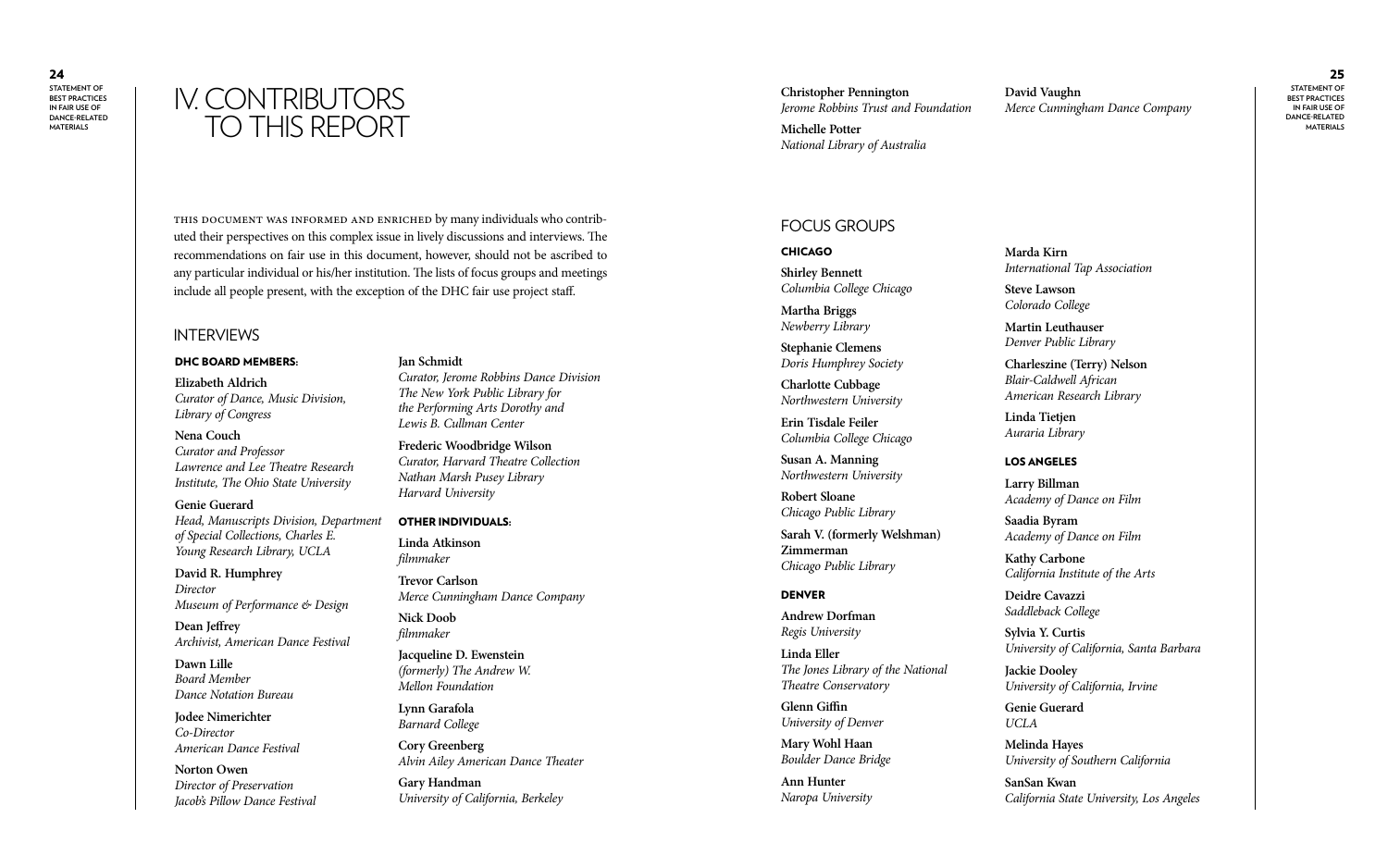#### NEW YORK CITY

27 **Statement of BEST PRACTICES i n Fair Use of Dance-related Materi als**

**Howard Besser** *New York University*

**Susan Brady** *Yale University*

**Ann E. Butler** *CCS Bard*

**Barbara Cohen-Stratyner** *The New York Public Library for the Performing Arts*

**Jeni Dahmus** *The Juilliard School*

**Jacqueline Z. Davis** *The New York Public Library for the Performing Arts Dorothy and Lewis B. Cullman Center*

PHILADELPHIA (WITH THE DANCE LIBRARIANS DISCUSSION GROUP AT THE AMERICAN LIBRARY Association meeting)

**Tanisha Jones** *The New York Public Library for the Performing Arts*

**Dawn Lille** *Dance Notation Bureau*

**Norton Owen** *Jacob's Pillow Dance Festival*

**Michelle Potter** *National Library of Australia*

**Kenneth Schlesinger** *Lehman College/CUNY*

**Jan Schmidt** *The New York Public Library for the Performing Arts*

**Susie Tofte** *Franklin Furnace* **Mary Edsall Choquette** *The Catholic University of America*

**Donna Fournier** *Swarthmore College*

**Kathleen Haefliger** *Chicago State University*

**Carol Ann Harris** *Temple University*

**Joan Huckstep** *Indochinese American Council*

**Beth Kerr** *The University of Texas at Austin*

**Sara J. MacDonald** *University of the Arts*

**Josie Smith** *Drexel University*

**Susan L. Wiesner** *University of Virginia*

#### San Francisco

**Annie Berger** *Dominican University of California*

**Cydney Hill** *San Francisco State University*

**David R. Humphrey** *Museum of Performance & Design*

**Annette Keogh** *Stanford University*

**Nancy MacKay** *Mills College*

**Kevin Morrison** *Attorney at Law Palo Alto*

**Brad Rosenstein** *Museum of Performance & Design*

**Toba Singer** *San Francisco Public Library*

**Kirsten Tanaka** *Museum of Performance & Design*

**Glen Worthey** *Stanford University*

#### **TALLAHASSEE**

**Tina Bucuvalas** *Florida Folklife Program*

**Liz Delancy** *Tallahassee Community College*

**Christopher (Chris) Gorsuch** *Leon County Public Library System*

**Teresa Koncick** *The John and Mable Ringling Museum of Art*

**Paul Marty** *Florida State University*

**Chuck McCann** *Florida State University*

**L.G. Sherrod** *independent scholar*

**Brenda Wright** *Florida A&M University*

**Tricia Henry Young** *Florida State University*

#### Was hington, D C

**Mary Edsall Choquette** *The Catholic University of America*

**Judith A. Gray** *Library of Congress*

**Liz Harter** *The George Washington University*

**Vanessa L. Jackson** *Coppin State University*

**Karen C. Lund** *Library of Congress*

**Judy Markowitz** *The University of Maryland*

#### Choreographers' Forum

**David Archuletta** *Bill T. Jones/Arnie Zane Dance Company*

**Caterina Bartha** *Doug Varone and Dancers*

**Ronald K. Brown** *Ronald K. Brown/Evidence*

**Michelle Burkhart** *Dance/NYC*

**Yoshiko Chuma** *school of hard knocks*

**Jacqueline Z. Davis** *The New York Public Library for the Performing Arts Dorothy and Lewis B. Cullman Center*

**Barbara Dufty** *Trisha Brown Dance Company*

**David Harrison** *Parsons Dance*

**Tanisha Jones**

*The New York Public Library for the Performing Arts* **Susan Marshall** *Susan Marshall and Company*

**Laveen Naidu** *Dance Theatre of Harlem*

**Jan Schmidt** *The New York Public Library for the Performing Arts*

**Dawn Stoppiello** *Troika Ranch*

**Donna Uchizono** *Donna Uchizono Company*

**Sylvia Waters** *Alvin Ailey American Dance Theater*

**Kate Weare** *Kate Weare Company*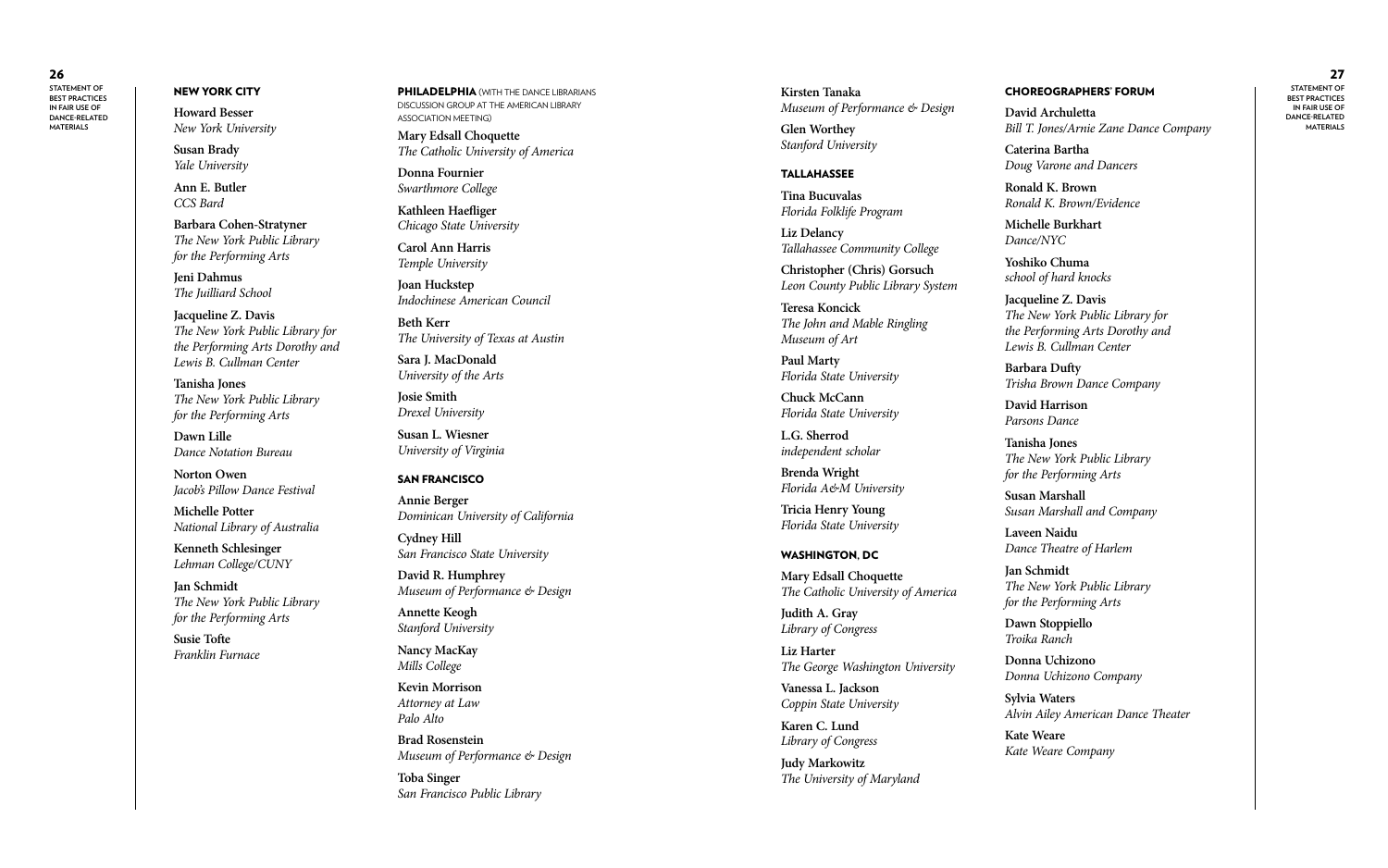## V. LEGAL ADVISORY BOARD

#### 29

**Statement of BEST PRACTICES i n Fair Use of Dance-related Materi als**

**Jamie B. Bischoff,** *Ballard Spahr Andrews and Ingersool LLP Philadelphia, Pennsylvania*

**Michael C. Donaldson** *Donaldson and Callif Beverly Hills, California*

**Michael J. Madison** *University of Pittsburgh School of Law Pittsburgh, Pennsylvania*

**Jennifer M. Urban** *University of Southern California Gould School of Law Los Angeles, California*

### VI. Q&A: MISCONCEPTIONS ABOUT i<br>. COPYRIGHT AND FAIR USE

#### If you are denied permission from a rights holder, have you forfeited your right to invoke Fair Use principles?

No. Asking a rights holder for a license or other permission does not disqualify a Dance Collection or other user from invoking fair use when an agreement cannot be reached. Oftentimes librarians or others approach rights holders out of courtesy. In general, it never hurts to ask permission, and asking may dem onstrate the Dance Collection's or other user's good faith. If the material needed satisfies the tests of proportionality, transformative use, repurposing, and the other considerations identified in the discussions above, fair use applies. It is precisely where requests are denied that fair use may provide a legal remedy in support of free speech and information.

#### If a Dance Collection's program, publication, or other use of materials involves a fee, is the fair use doctrine forfeited?

No. In fact, even outright commercial uses sometimes qualify for fair use. In particular, quantitatively and qualitatively reasonable "transformative" uses may be fair even though they make a profit. In the context of non-profit institutions, however, it is advisable to

set fees for services or goods to achieve cost recovery only.

#### Does copyright affect what collec tions may acquire? Are libraries and archives permitted to accept items that have questionable or unknown

provenance?

Copyright law does not regulate "acquisition" as such. So, yes, a collection can accept materials of all mediums even when they lack clear provenance. Preservation or use, once these items are acquired, however, may be subject to fair use or other regulations.

### If a Dance Collection wants to screen a film or videotape on its own premises, without admission charge, is this still considered a "public performance"? If so, does such an event require a

special license or permission?

Yes, a screening for a group would be considered a "performance." However, not every screening requires a license. Copyright law allows for screenings for educational purposes such as classroom teaching, which can take place in a library. Also, it is possible that a screen ing of a whole work for the public may qualify as a fair use if it is accompanied by commentary or discussion.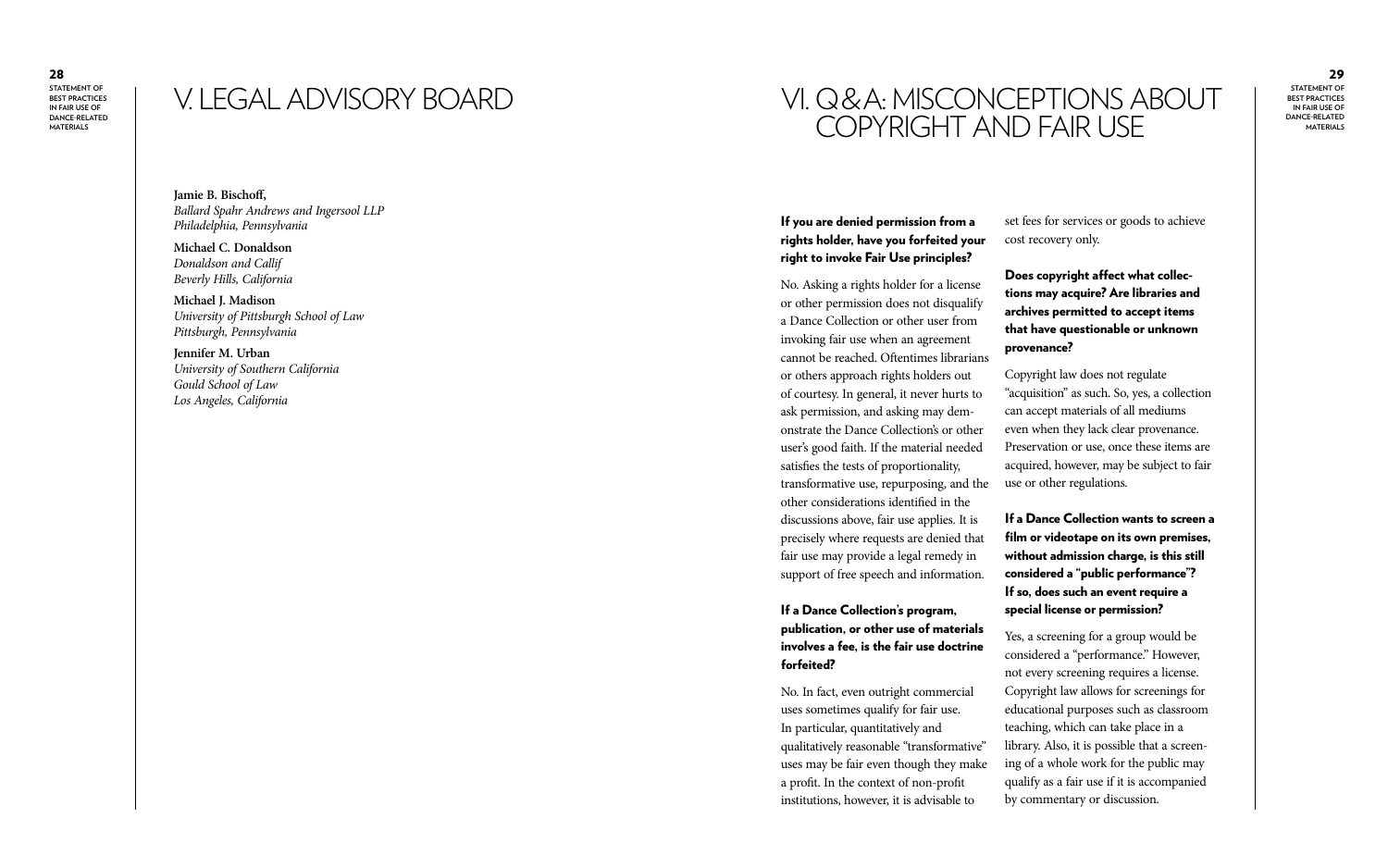30

**Statement of BEST PRACTICES i n Fair Use of Dance-related Materi als**

31 **Statement of BEST PRACTICES i n Fair Use of Dance-related Materi als**

and film companies have required us to get permissions from individual dancers, composers, and an array of participants for use of photos, clips, and other materials. Am I required to clear these secondary permissions?

It depends. If a Dance Collection has entered into a contract with a donor or other source of copyrighted material that stipulates that secondary permis sions must be secured, then yes, the requirements of that contract trump any fair use claims. But sometimes a dance company, film studio, or broadcast sta tion has special contractual agreements (for example, with unions) that restrict their ability to distribute materials: these contractual obligations to other parties do *not* automatically transfer to Dance Collections. So if you are making a fair use claim and if you already have access to the item (for example, it is in your collection), then, no, you do not need to pursue permissions if your use fits the contexts described above.

#### Do libraries have an obligation under copyright law to exact promises from patrons on how their materials will be used?

No. The primary obligation for compli ance with copyright law rests with the user, not with the collection. In the absence of any other contractual agree ment with a donor or rights holder, a collection need not take on the role of policeman or gatekeeper with its users. As a service to their users, however,

some collections may decide to offer information to users about copyrights, fair use, and the process of seeking permissions.

#### Does any educational use qualify as a transformative use of dance-related materials?

THE ANDREW W. MELLON FOUNDATION  $-$  for generosity in funding this significant project.

PETER JASZI, Washington College of Law, American University –for indispensable guidance, advice, and support throughout the project.

Not necessarily. Care must be taken not to take advantage of, or duplicate the purpose of, materials whose original intentions were educational uses. So photocopying large portions of a text book for instructional use is considered copyright infringement. Similarly, a Dance Collection might want to show an existing dance documentary video as part of its educational program or exhibit. But because the documentary was prepared for educational purposes, the collection's use cannot necessarily be characterized as "transformative." The collection would have to consider whether its use added additional value to justify it within the fair use principles.

#### Is a documented "best effort" to obtain permission the same as "fair use"?

No. Fair use does not require permis sion, and thus does not depend on documenting attempts to obtain permission. By the same token, however, documenting unsuccessful efforts to gain permission does not, in itself, dem onstrate that an unlicensed use is fair.

## **Dance companies, broadcast stations,** some collections may decide to offer  $\blacksquare$   $\blacksquare$   $\blacksquare$   $\blacksquare$   $\blacksquare$   $\blacksquare$   $\blacksquare$   $\blacksquare$   $\blacksquare$   $\blacksquare$   $\blacksquare$   $\blacksquare$   $\blacksquare$   $\blacksquare$   $\blacksquare$   $\blacksquare$   $\blacksquare$   $\blacksquare$   $\blacksquare$   $\blacksquare$   $\blacksquare$

Many people offered extraordinary support to ensure that the Dance Heritage Coalition fair use project began on sure footing and was executed smoothly. With apologies where our memories do not match the fullness of our gratitude, thanks to:

Elizabeth Aldrich, then-executive director of the Dance Heritage Coalition; MADELEINE NICHOLS, then-curator of dance at The New York Public Library for the Performing Arts; and JACQUELINE Z. DAVIS, Barbara G. and Lawrence A. Fleischman Executive Director for the Performing Arts of The New York Public Library for the Performing Arts Dorothy and Lewis B. Cull man Center –for the initial steps to make this project possible.

Patricia Aufder hei d e, director*,* and Ma ura Ugarte, associate research director, Center for Social Media, American Univer sity –for superlative advice and support that readied us for our own project.

Davi d Van Taylor *(Lumiere Productions)* and Annette Mac donal d *(Timeline Films*) – for participation in the fair use panel at the 2007 Dance on Camera Festival.

Marti LoMonoco, Kennet h S c hlesing er, and Susan Bra dy *(Theatre Library Asso*  ciation), LUCIE WALL STYLIANOPOULOS and L a ura Kane Mc E l fres h (*American Library*  Association), **ROBERT ABRAMS** (Dance Critics Association), JANE BONBRIGHT (National *Dance Education Organization)*, Janice Ross *(Society of Dance History Scholars)*, Bar bara Sellers-Y o ung *(Congress on Research in Dance)*, and **DEIRDRE TOWERS** *(Dance Films Association)* –for their active support as officers or leaders of professional associations.

Peggy B ulger *(Library of Congress)*, Mary Edsall Choq uette *(The Catholic Uni*  versity of America), LAUREN SAPP (Florida A&*M University)*, **myriam springuel** (Springuel Consulting), and PETER WOSH (New York University) - for recommending focus group participants.

Eric Brizee *(Museum of Performance*  & Design), **JOYCE STRAUB FAUSONE** and Kat haleen Boc h e *(Florida State*  University), STACEY JACKSON-ROBERTS (Washington College of Law), **JAMES KROLL** and Sherry Spitsna ugle *(Denver Public*  Library), **ROBERT MELTON** (University of California, San Diego), THOMAS M. WHITEhea d *(Paley Library, Temple University)*, and Mic hael Diek mann, Amy Russell, Myron Switzer, and Kevin Winkler *(The New York Public Library for the Performing Arts)* –for local arrangements support.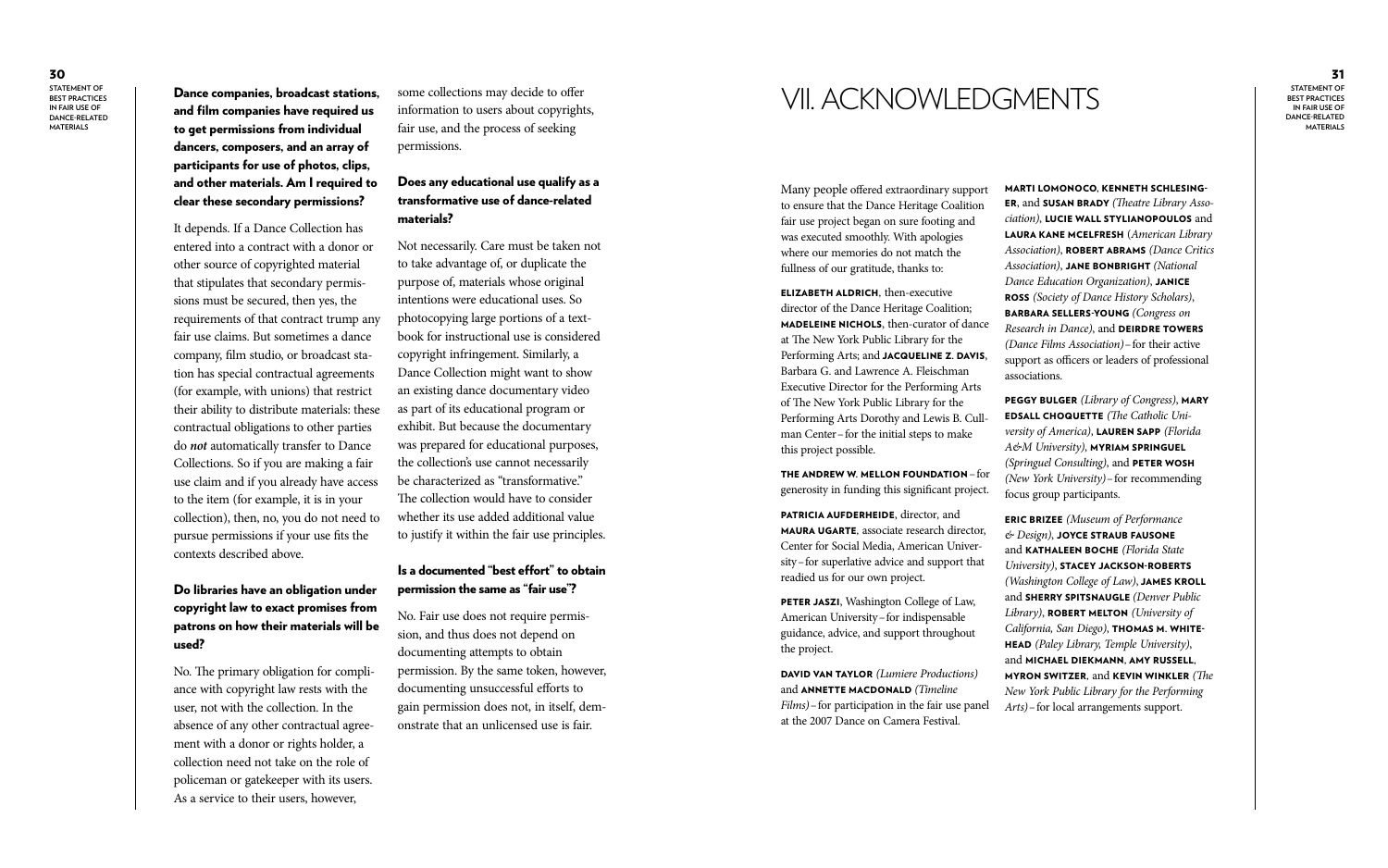## VIII. RESOURCES

The Code of Best Practices in Fair Use for Media Literacy Education. November 2008. www.centerforsocialmedia.org/files/pdf/ Media literacy txt.pdf

Code of Best Practices in Fair Use for Online Video. July 2008. www.centerforsocialmedia. org/files/pdf/online\_best\_practices\_in\_fair\_ use.pdf

Crews, Kevin. "The Law of Fair Use and the Illusion of Fair-Use Guidelines." *The Ohio State Law Journal* 62 (2001): 602–700. moritzlaw.osu.edu/lawjournal/issues/ volume62/number2/crews.pdf

Documentary Filmmakers Statement of Best Practices in Fair Use. November 2005. www.centerforsocialmedia.org/files/pdf/ fair\_use\_final.pdf

Harper, Georgia and Peggy Hoon. "Applying Fair Use in the Development of Electronic Reserves Systems." November 2003. www.arl.org/pp/ppcopyright/ copyresources/applying.shtml

Hirtle, Peter. "Unpublished Materials, New Technologies, and Copyright: Facilitating Scholarly Use." *Journal of the Copyright Society of the USA* 49 (2001) 259-75.

Hobbs, Renee, Peter Jaszi and Pat Aufderheide. "The Cost of Copyright Confusion for Media Literacy." September 2007. www.centerforsocialmedia.org/files/ pdf/Final\_CSM\_copyright\_report.pdf

Jaszi, Peter. "Copyright, Fair Use, and Motion Pictures." *Utah Law Review* no. 3 (2007): 715-40. www.law.utah.edu/\_webfiles/ ULRarticles/161/161.pdf

#### DANCE FILMS Association, Inc.

Thompson, Kristin. "Fair Usage Publication of Film Stills," Report of the Ad Hoc Committee of the Society for Cinema Studies. Published in *Cinema Journal* 32:2 (Winter 1993): 3-20. www.cmstudies.org/ index.php?option=com\_content&task=view &id=60&Itemid=110#c1

The Society for Cinema and Media Studies' Statement of Best Practices for Fair Use in Teaching for Film and Media Educators. April 2007. Published in *Cinema Journal* 47:2 (Winter 2008). www.cmstudies.org/ documents/SCMSBestPracticesforFairUsein Teaching-Final.pdf

### ENDORSING ORGANIZATIONS

### Congress on Research in Dance

#### Theatre L i brary **ASSOCIATION**

The Congress on Research in Dance (CORD) provides opportunities for dance professionals from a broad range of specialties to exchange ideas, resources, and methodologies through publication, international and regional conferences, and workshops. CORD encourages research in all aspects of dance and related fields and promotes the accessibility of research materials.

www.cordance.org

#### DANCE CRITICS **ASSOCIATION**

The Dance Critics Association (DCA) consists of professional practitioners of dance criticism. DCA seeks to further the identity of dance criticism as a profession; to offer its members solidarity; and to provide the means for exchanging information and exploring fresh approaches to critical writing. DCA sponsors national and regional conferences, publishes a quarterly newsletter and other publications, and explores outside projects that might use DCA as a resource.

www.dancecritics.org

Dance Films Association, Inc. (DFA), a member-supported service organization, promotes excellence in dance on camera and public awareness of the art form through its annual Dance on Camera Festival, Dance Film Lab, publications, grants, and workshops. Dance on Camera is a collaborative art and DFA aims to impart that spirit of collaboration to the world.

www.dancefilms.org

#### National Dance Education Organization

The National Dance Education Organization (NDEO) is dedicated to promoting standards of excellence in dance education. NDEO provides the dance artist, educator, and administrator a network of resources and support, a base for advocacy, and access to programs and projects that focus on the importance of dance in the human experience.

www.ndeo.org

#### Society o f Dance History S c holars

Society of Dance History Scholars (SDHS) advances the field of dance through research, publication, performance, and outreach. SDHS holds wide-ranging annual conferences, publishes new scholarship through its proceedings and book series, and collaborates regularly with peer organizations in the United States and abroad.

www.sdhs.org

The Theatre Library Association (TLA) supports librarians and archivists affiliated with theatre, dance, performance studies, popular entertainment, motion picture, and broadcasting collections. TLA promotes professional best practices in acquisition, organization, access, and preservation of performing arts resources in libraries, archives, museums, private collections, and the digital environment.

tla.library.unt.edu